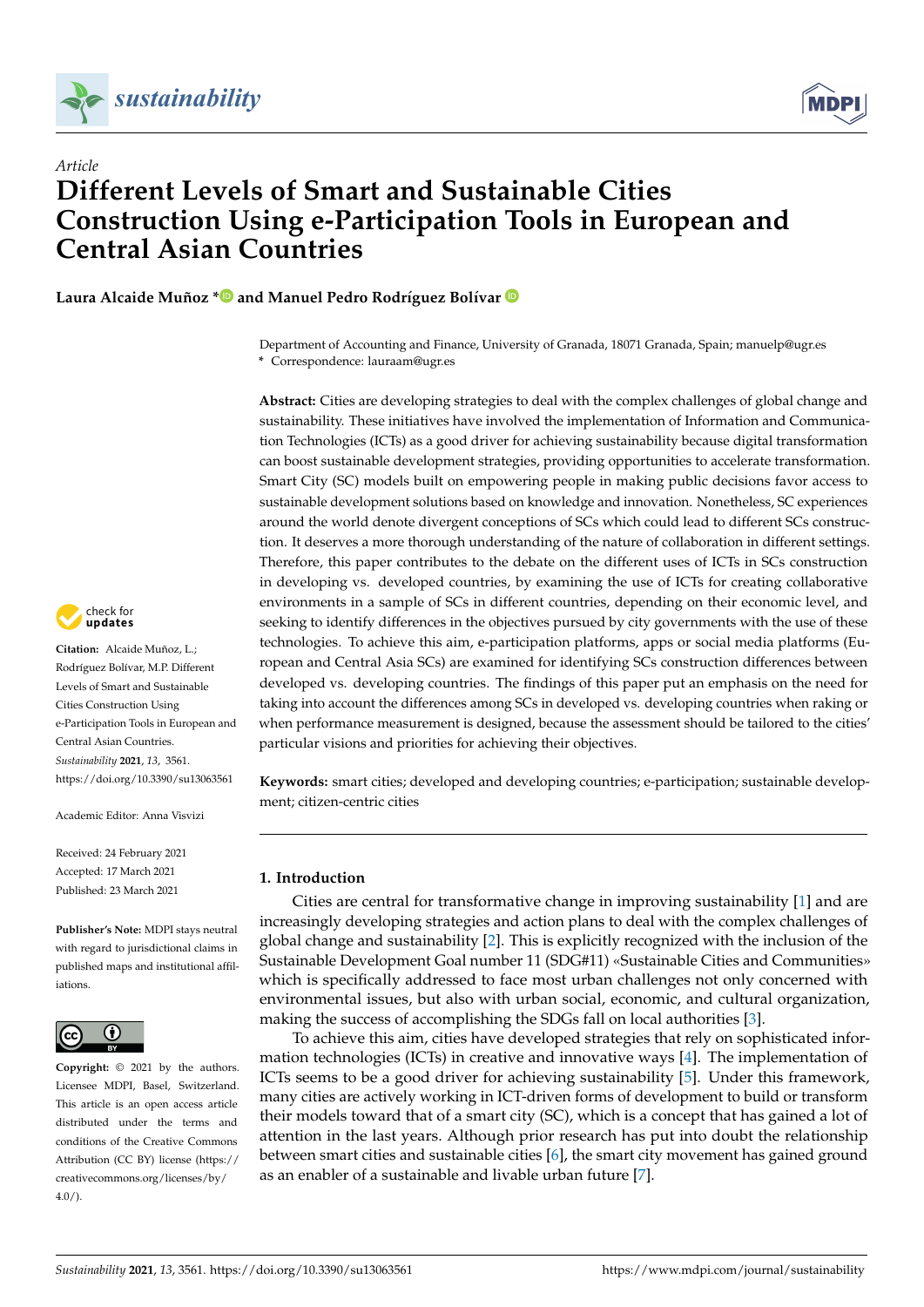The connection between a smart city as a background and sustainability as a goal is a fact [\[8\]](#page-17-7), demanding smart city approaches to produce sustainable and livable places of urban centers [\[9\]](#page-17-8). Indeed, some authors indicate that cities may be considered smart only if investments ensure sustainability in urban areas through the use of modern technologies [\[10\]](#page-17-9) which makes the achievement of sustainable and livable cities desired smart city outcomes [\[7\]](#page-17-6). In brief, sustainable development depends on access to more and smarter solutions based on knowledge and innovation [\[11\]](#page-17-10).

Despite previous comments, although many countries around the globe are adopting this idea of SC, they are coming up with their own models of smart cities. Given that, SCs are not only the application and implementation of new and advanced technologies, but they represent a new cultural idea of cities with a new design and approach [\[12\]](#page-17-11). Indeed, the definition and objectives of a SC varies from city to city, nation to nation, depending upon the level of development, resource availability, zeal for transformation, and aspirations of city residents [\[13\]](#page-17-12). In this regard, the analysis of different SC models could be interesting to understand the SC movement worldwide and the way the sustainability issues are being solved. Nonetheless, the SC rhetoric is produced because no comparative studies are performed in cities with different settings, which could help to identify particularities of SC initiatives and their effects on economic development and regimes of governance, as well as the ways in which the concept travels and mutates [\[14\]](#page-17-13).

This way, the current situation and trends of urbanization of SCs in developing countries are more miserable and challenging [\[15\]](#page-17-14) and the smart city idea is still a distant dream for them [\[16\]](#page-18-0) because they face a lot of problems with ICT implementation due to the presence of poverty, etc. [\[13\]](#page-17-12), which have made governmental planning, policies and programs more focused on improving human welfare than on engaging citizens in a technological environment [\[13](#page-17-12)[,17\]](#page-18-1).

By contrast, governments in SCs in developed countries are more pressured to focus on the use of ICTs in creating interactive, participatory, and information-based urban environments [\[18\]](#page-18-2), as well as in improving public services [\[19\]](#page-18-3) and the functioning of the administration. The central spirit of these SCs is the need of building structures bases on the negotiated involvement of multiple public and private stakeholders [\[20,](#page-18-4)[21\]](#page-18-5), and civic participation is a main way of transforming government to make it open and closer to the citizenry needs [\[22\]](#page-18-6). Indeed, some authors posit that without an active role of the citizen, the real SCs cannot exist [\[23\]](#page-18-7).

These divergent conceptions of SCs could lead to a different SCs construction. According to [\[24\]](#page-18-8), the construction of SCs on the micro level focuses on creating environments livable for the citizens, while on the macro level, focuses on creating an innovative developing environment. Based on previous comments, SCs in developing countries are expected to be more focused on the SCs' micro level construction, whereas SCs in developed countries are expected to emphasize the SCs' macro level construction.

Nonetheless, although interest in SCs is quite high up to now, there is a lack of research regarding the topic of SC construction using ICTs, which could be interesting to know how SCs focus their views on incorporating the sustainability concept in smart city approaches with the aim of achieving sustainable city models [\[25\]](#page-18-9).

Therefore, this paper contributes to the debate of the different uses of ICTs in SCs construction in developing vs. developed countries, examining the use of ICTs for creating collaborative environments in a sample of SCs in different countries, depending on their economic level, and seeking to identify differences in the objectives pursued by city governments with the use of these technologies. So, the two main research questions in this study are:

RQ1. Are SCs using e-participation technologies for citizen engagement?

RQ2. Are there differences in the e-participation technologies offered by SCs in developed countries vs. developing countries?

To achieve this aim, electronic platforms and mobile applications (apps) or social media platforms represent the use of ICTs to encourage citizen participation in decision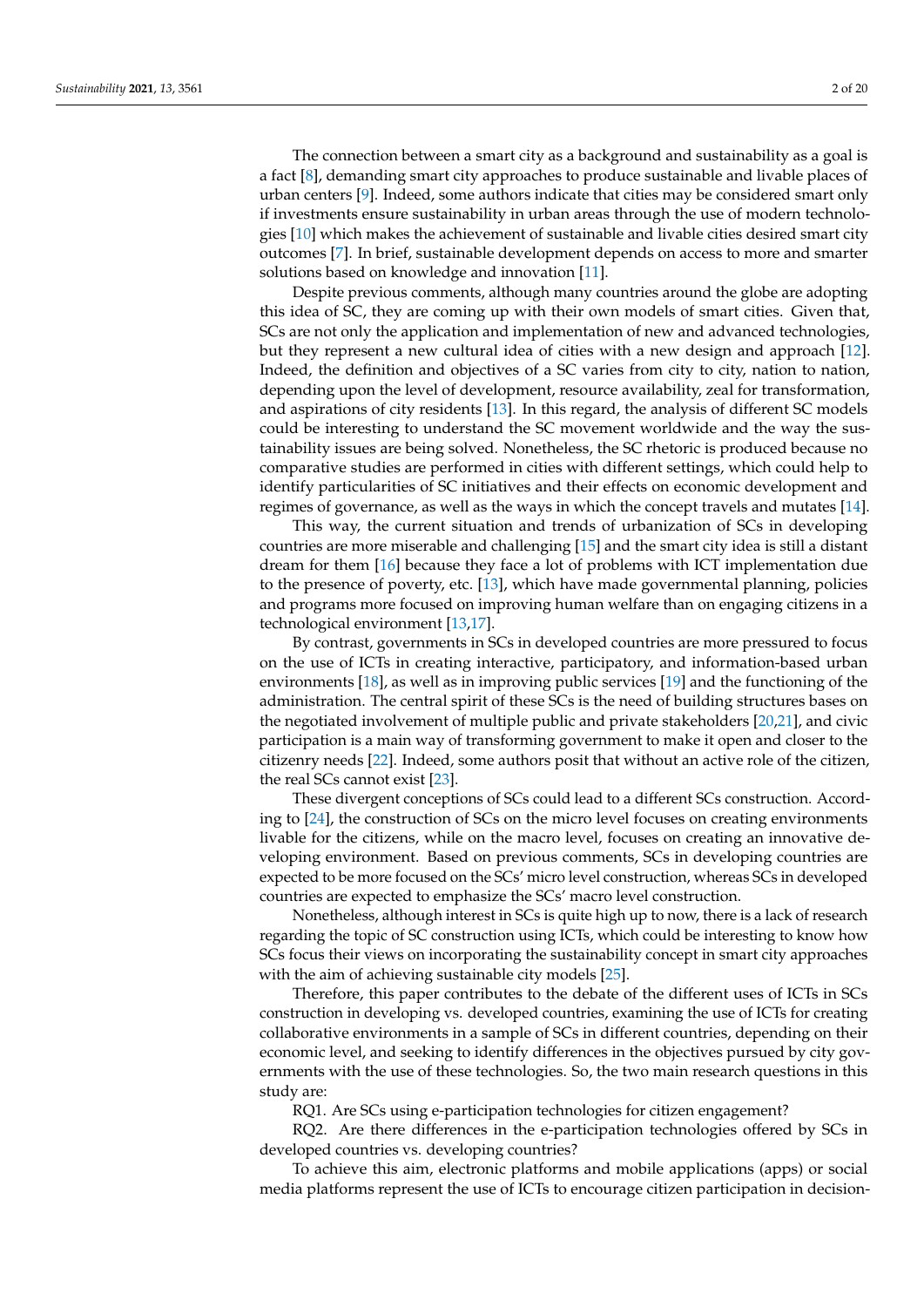making, improve the provision of information and services, and enhance transparency, accountability and credibility [\[26\]](#page-18-10). This way, in this research, e-participation platforms, mobile apps or social media platforms will be examined for identifying SCs construction differences. This way, we would take a first approach to the SC construction in these cities.

The remainder of this paper is as follows. The next section briefly describes why different settings can promote different understanding of the SC concept, which involve different SCs construction. Then, empirical research is performed regarding the e-participation tools used by the SCs located in countries with different economic levels under the European and Central Asia geographical area. Finally, the conclusion and discussion section bring the paper to an end.

#### **2. Different Realities, Different Smart Cities Construction**

Although sustainability has not been generally involved as a main objective in the SC practice [\[27\]](#page-18-11), the push for achieving the SDGs declared by the United Nations [\(https://sdgs.un.org/es/goals\)](https://sdgs.un.org/es/goals) (accessed on 15 February 2021) has made recent studies focus their views on the need for incorporating the sustainability concept in SC approaches with the aim of achieving sustainable city models [\[25\]](#page-18-9). The SC approach involves urban transformation across city sectors [\[1\]](#page-17-0) and, specially, in the need for pushing digital innovations on governance issues to achieve SDGs. This way, the role of ICT is related not only to the development of smart initiatives, but also to the challenge of sustainable development in urban environments [\[10\]](#page-17-9).

In this sense, the implementation of ICTs has favored greater participation by citizens in the creation of public policies and provision of public services. The use of new and advanced technologies allows the disclosure of public information and creates virtual spaces where the citizens can share their opinions and participate in initiatives and projects that will be developed in their region or neighborhood, strengthening, by this way, representative democracy and democratic decision-making processes [\[28\]](#page-18-12). In other words, the e-participation provides advantages and benefits such as democratic and legitimacy gains, social inclusion, public policy and service quality improvement and contribution to education [\[29\]](#page-18-13), which makes it considered a main aim of SCs to achieve greater levels of their citizens' quality of life [\[30\]](#page-18-14).

Based on this premise, relying on the implementation of ICTs, smart governance is told to create effective, sustainable communities [\[31\]](#page-18-15), enabling citizen collaboration and public value creation over time [\[11\]](#page-17-10), and viewing the city as a community among different actors seeking to improve the citizens' quality of life [\[30\]](#page-18-14). By empowering citizens in public decisions, a city can unlock forms of smart-sustainable urban development [\[32,](#page-18-16)[33\]](#page-18-17). Indeed, the cooperation of actors and the knowledge transfer are at the center of the multidimensional character of a sustainable SC [\[34\]](#page-18-18).

In this sense, there are many SC initiatives undertaken in SCs, given that they improve the public services, build technological structures, create participatory environments and improve the daily life of citizens. Indeed, the creation and use of ITCs to interact with citizens should be a general pattern of SCs if they want to involve citizens in public decision-making. Therefore, in this paper, the first research question to be solved is:

RQ1. Are SCs using e-participation technologies for citizen engagement?

Despite previous comments, these initiatives have been undertaken from different points of view and conceptions, which have achieved different contributions and consequences. In fact, the concept of the SC is far from being limited to the application of technologies to cities; the SC concept is a fuzzy concept that has not been agreed on nowadays, although there is still a tendency to package SC discourses and effects into a one-size fits all narrative [\[14\]](#page-17-13). This way, although many good tools have been implemented in the so-called SCs all around world, a limited unitary vision of the cities exist, which could be a mirror of the cultural situation that is missing in the technology approach [\[23](#page-18-7)[,35\]](#page-18-19).

Thus, the concept of the SC is far from apolitical and non-ideological, not only for its wider implications on both the urban development [\[14\]](#page-17-13) and the sustainability of cities [\[9\]](#page-17-8),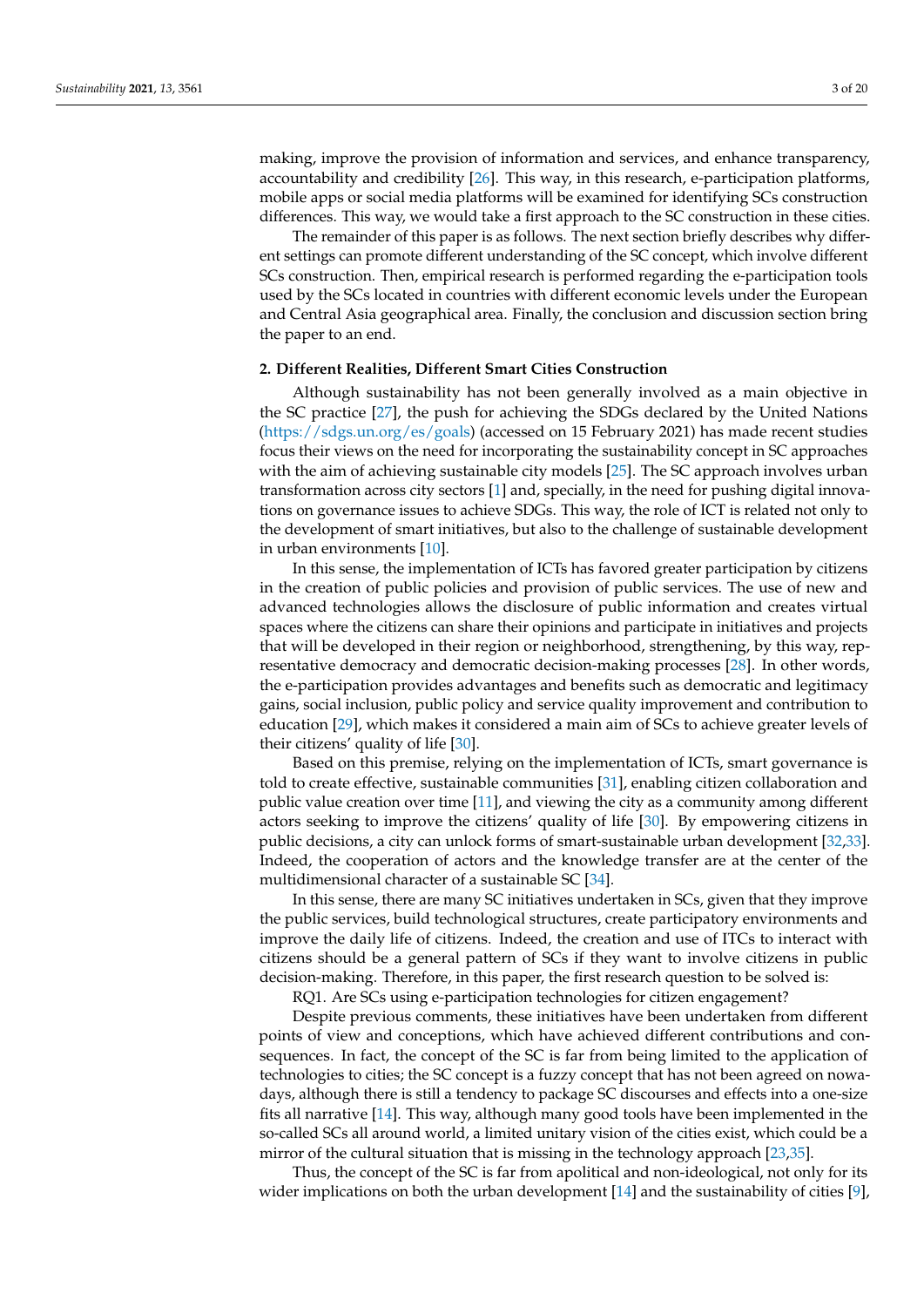but also for its goals and meaning acquired in different urban settings. Indeed, the SC concept is highly context dependent (country, government, natural resources, IT knowledge, and capacities) [\[36\]](#page-18-20). So, the probabilities of a city raising its degree of smartness are contingent on several country-specific variables that outweigh its economic, technological and green advancement rate [\[37\]](#page-18-21). Prior research has posited that local communities are likely to resist learning from other cities due to the tendency of relying foremost on local embedded experience [\[4\]](#page-17-3). This makes the need to undertake different SC strategies in cities. Thus, SC strategies play a decisive role in how cities choose to take advantage of technology to favor the development of innovation networks, healthy societies, and dynamic economies [\[38\]](#page-18-22).

This difference in SC strategy is higher between cities in developing and/or in developed countries, because it is argued that the political and cultural issues cannot be ignored while deciding new paradigms and evolving policy interventions for the development of urban areas. In addition, differences are focused on the goals to be achieved and especially in those related to governance models, which are linked to both the social dimension of sustainable cities and the citizens' well-being [\[39\]](#page-18-23). This way, the developing countries face poverty problems, security concerns, and a low degree of democracy and corruption [\[14\]](#page-17-13), while the developed ones are focused on knowledge, innovation and the search of a higher quality of life, which are outcomes that need collaborative and participative models of governance for public value creation [\[40\]](#page-18-24).

In this regard, governments need to choose the SC strategy according to the urban development stage of the city involved, i.e., existing, or new cities [\[38\]](#page-18-22). This way, whereas mostly in the Western world, urban planners endorse the belief that there is no need for new cities, in developing countries, on the other hand, several initiatives have been taken to develop entirely new SCs [\[38\]](#page-18-22). For example, in India, the SC narrative has been synonymous with new "greenfield" cities, which now arguably form the new urban utopias of the  $21^{st}$  century [\[41\]](#page-18-25).

Previous comments make governments and political parties in SCs have alternative priorities. The nature of these differences and how they are negotiated together into the complex assemblage of a SC needs to be teased apart [\[14\]](#page-17-13). This way, there is no one way to becoming smart and diverse; cities have embraced distinct advances that indicate their specific circumstances [\[37\]](#page-18-21).

Under this context, as noted previously, SCs in developing countries are promoting policies that mainly address solving poverty and, by this way, they are more focused on improving human welfare than on engaging citizens in a technological environment [\[13](#page-17-12)[,17\]](#page-18-1), which remains mostly marginal. Therefore, the following research question is derived:

RQ2. There are differences in the e-participation technologies offered by SCs in developed countries vs. developing countries.

To test previous research questions, the next section of this paper performs empirical research to examine the e-participation tools used by SCs and whether there are real and relevant differences in this matter, with the aim of showing different SCs construction patterns.

## **3. Methodological Technique and Results**

#### *3.1. Sample Selection*

In this paper, a SC is identified based on the European Union definition, as "a place where traditional networks and services are made more efficient with the use of digital and telecommunication technologies, for the benefit of its inhabitants and businesses" [\[42\]](#page-18-26). Thus, our research is focused on European and Central Asia cities labelled as "*Smart*" included in the following international rankings/projects: IESE Business School University of Navarra (see [http://www.iese.edu/research/pdfs/ST-0396.pdf\)](http://www.iese.edu/research/pdfs/ST-0396.pdf) (accessed on 1 February 2021), Asset One Inmobilienentwicklungs AG (see [http://www.smart-cities.eu-](http://www.smart-cities.eu)) (accessed on 1 February 2021), Smart Cities Index 2020 [\(https://www.imd.org/smart-city](https://www.imd.org/smart-city-observatory/smart-city-index/)[observatory/smart-city-index/\)](https://www.imd.org/smart-city-observatory/smart-city-index/) (accessed on 1 February 2021)and finally, we also analyzed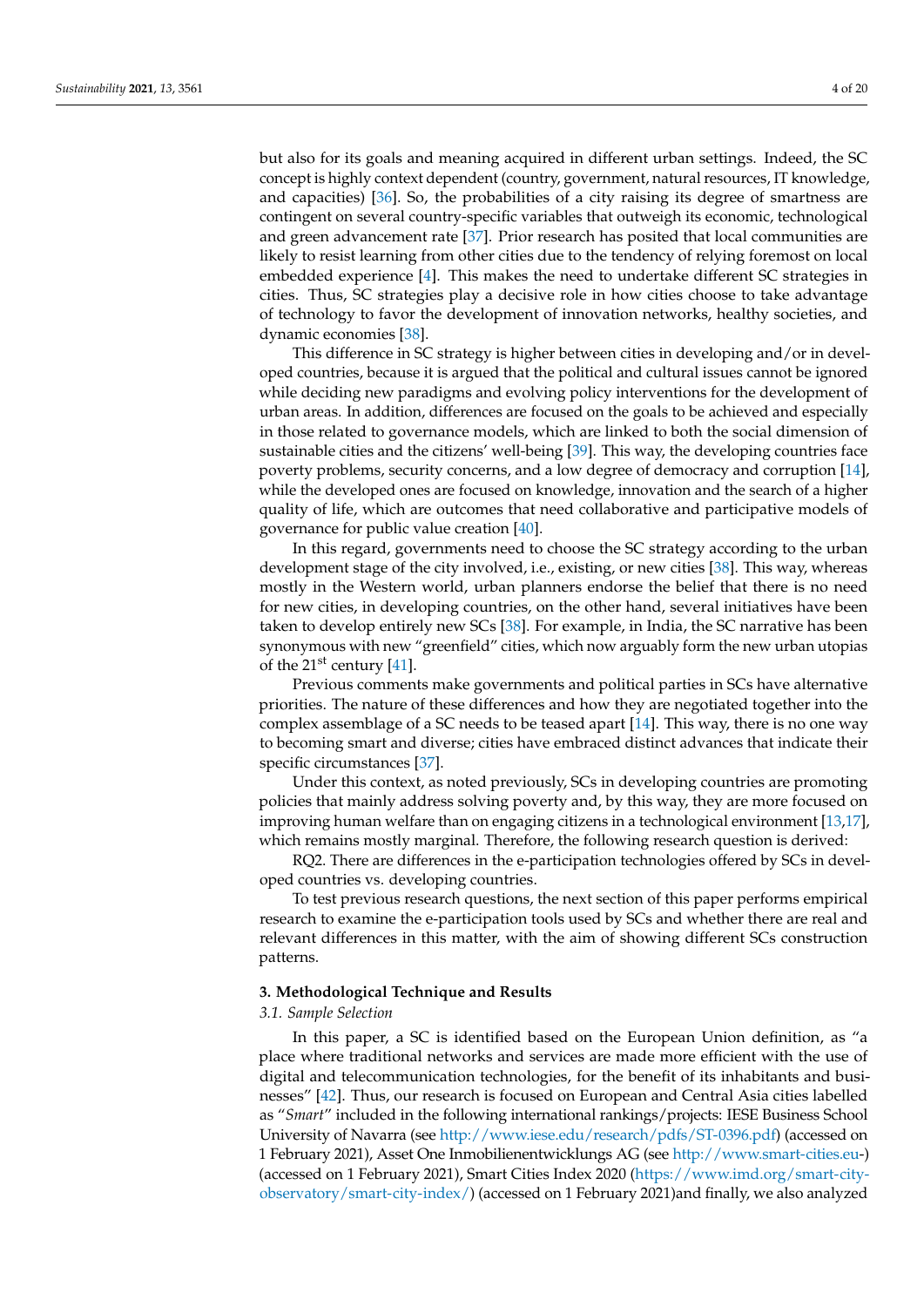the cities' members of the EUROCITIES network [\(http://www.eurocities.eu\)](http://www.eurocities.eu) (accessed on 1 February 2021). These sample cities have been catalogued as SCs in developing countries versus SCs in developed countries, according to the World Bank [\[43\]](#page-18-27) classification.

Taking into account these considerations, we focus our research on 54 countries in Europe and Central Asia with high-income, upper middle-income and lower middle income [\[43\]](#page-18-27), where there are 41 countries with SCs (see Table [1\)](#page-5-0). The most sampled SCs are located in high income and upper middle-income countries (51.85% and 20.37%, respectively), with a total of 197 SCs. Therefore, we analyzed 197 SCs located in 41 European and Central Asia countries. To reach our study's goal, we analyzed the e-participation platforms, mobile apps and social media tools used by the local governments of these 197 SCs.

**Table 1.** Sample selection and descriptive results.

| <b>Sample Selection</b>  |                                                                                                                                                                                                                                                                                                                                                                                                                                                                                                                                                                                                                                                                                                                                                                                                                                                                                                                                                                                                                                                                                                                                                                                                                                                                                                                                                                                                                                                                                                                                                                                                                                                                                                                                                                                                                                                                                                                                                                                                                                                                                                                                                                                                                                                                                                                                                                              |  |  |  |  |  |  |  |
|--------------------------|------------------------------------------------------------------------------------------------------------------------------------------------------------------------------------------------------------------------------------------------------------------------------------------------------------------------------------------------------------------------------------------------------------------------------------------------------------------------------------------------------------------------------------------------------------------------------------------------------------------------------------------------------------------------------------------------------------------------------------------------------------------------------------------------------------------------------------------------------------------------------------------------------------------------------------------------------------------------------------------------------------------------------------------------------------------------------------------------------------------------------------------------------------------------------------------------------------------------------------------------------------------------------------------------------------------------------------------------------------------------------------------------------------------------------------------------------------------------------------------------------------------------------------------------------------------------------------------------------------------------------------------------------------------------------------------------------------------------------------------------------------------------------------------------------------------------------------------------------------------------------------------------------------------------------------------------------------------------------------------------------------------------------------------------------------------------------------------------------------------------------------------------------------------------------------------------------------------------------------------------------------------------------------------------------------------------------------------------------------------------------|--|--|--|--|--|--|--|
| <b>Geographical Area</b> | <b>Countries (Smart Cities)</b>                                                                                                                                                                                                                                                                                                                                                                                                                                                                                                                                                                                                                                                                                                                                                                                                                                                                                                                                                                                                                                                                                                                                                                                                                                                                                                                                                                                                                                                                                                                                                                                                                                                                                                                                                                                                                                                                                                                                                                                                                                                                                                                                                                                                                                                                                                                                              |  |  |  |  |  |  |  |
| Europe                   | Albania (Tirana); Armenia (Yerevan); Austria (Vienna and Linz);<br>Azerbaijan (Baku); Belarus (Minsk); Belgium (Antwerp, Brussels,<br>Leuven, Ostend, Bruges and Kortrijk); Bosnia and Herzegovina<br>(Sarajevo and Banja Luka); Bulgaria (Sofia and Varna); Croatia (Zagreb<br>and Rijeka); Cyprus (Nicosia); Czech Republic (Prague, Pilsen and<br>Brno); Denmark (Copenhagen and Aarhus); Estonia (Tallinn); Finland<br>(Helsinki, Vantaa, Oulu, Sipoo, Turku, Espoo and Lahti); France (Nice,<br>Paris, Lyon; Reims and Angers Loire Metropole); Germany (Stuttgart,<br>Frankfurt, Duisburg, Munich, Hamburg, Cologne, Leipzig, Dresden,<br>Kiel, Düsseldorf, Nuremberg, Bremen, Karlsruhe, Essen, Muenster,<br>Mannheim and Bonn); Georgia (Tbilisi); Greece (Athens, Amarousion,<br>Heraklion and Thessaloniki); Hungary (Budapest and Debrecen);<br>Ireland (Dublin); Iceland(Reykjavik); Italy (Torino, Napoli, Firenze,<br>Milano, Rome, Cagliari, Pesaro, Bologna, Cesena, Geneva, Arezzo and<br>Palermo); Latvia (Riga); Lithuania (Vilnius and Klaipeda); Luxembourg<br>(Luxembourg); Macedonia (Skopje); Netherlands (Rotterdam,<br>Amsterdam, Eindhoven, Groningen, Almere, The Hague, Haarlem,<br>BrabantStad, Leeuwarden and Utrecht); Norway (Oslo, Bergen and<br>Stavanger); Poland (Wroclaw, Warsaw, Rzeszow, Bydgoszcz, Bialystok,<br>Katowice, Poznan, Lublin, Gdansk and Lodz); Portugal (Lisbon,<br>Oporto, Guimaraes and Braga); Romania (Bucharest, Timisoara,<br>Cluj-Napoca and Constanta); Servia (Belgrade and Novi Sad); Slovakia<br>(Bratislava); Slovenia (Ljubljana); Spain (Bilbao, Malaga, Sevilla,<br>Valencia, Madrid, Barcelona, A Coruña, San Sebastian, Alcobendas,<br>Gijon, Logroño, Terrassa, Zaragoza, Fuenlabrada, Valladolid, Palma de<br>Mallorca and Murcia); Sweden (Stockholm, Göteborg, Nacka, Uppsala,<br>Malmo, Borlänge, Karlstad, Solna, Umea and Kungsbacka);<br>Switzerland (Zurich, Basel, Berna and Lausanne); Turkey (Istanbul,<br>Ankara, Bursa, Beyoglu, Izmir, Osmangazi, Beylikduzu, Nilufer,<br>Linkoping, Gaziantep, Pendik, Kadikoy and Mezitly) Ukrania (Lviv,<br>Odessa, Kyiv and Kharkiv); United Kingdom (Glasgow, Leeds,<br>Liverpool, Manchester, London, Birmingham, Nottingham, Belfast,<br>Newcastle, Derry-Strabane, Brighton, Sheffield, Edinburgh,<br>Sunderland, Bristol and Wolverhampton). |  |  |  |  |  |  |  |
| Central Asia             | Kazakhstan (Almaty); Russia (Moscow, Saint Petersburg<br>and Novosibirsk)                                                                                                                                                                                                                                                                                                                                                                                                                                                                                                                                                                                                                                                                                                                                                                                                                                                                                                                                                                                                                                                                                                                                                                                                                                                                                                                                                                                                                                                                                                                                                                                                                                                                                                                                                                                                                                                                                                                                                                                                                                                                                                                                                                                                                                                                                                    |  |  |  |  |  |  |  |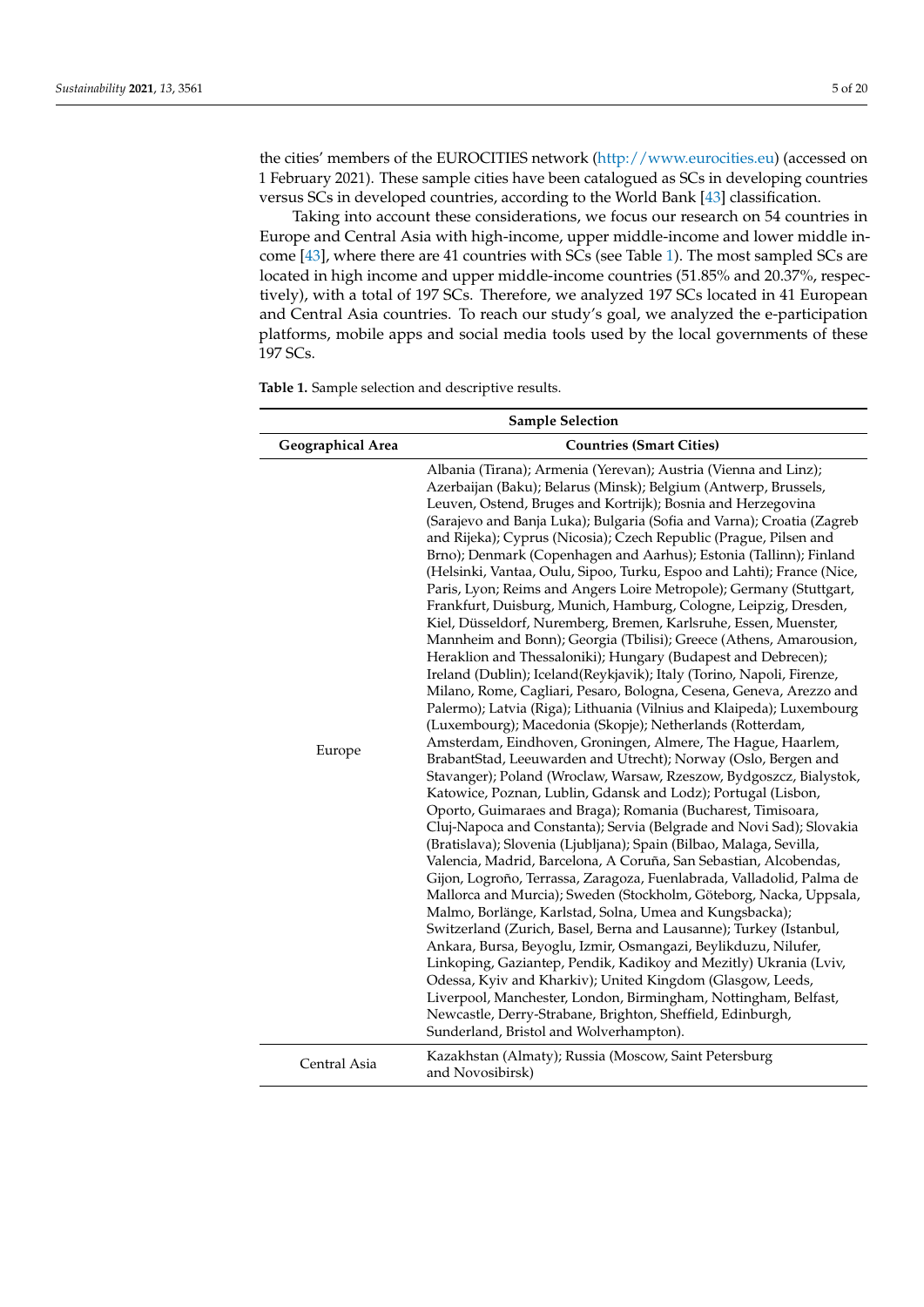<span id="page-5-0"></span>**Table 1.** *Cont.*

| <b>Descriptive Results</b> |                                 |                             |  |  |  |  |  |  |  |  |  |  |
|----------------------------|---------------------------------|-----------------------------|--|--|--|--|--|--|--|--|--|--|
| Cities Income <sup>1</sup> | <b>With Smart Cities</b>        | <b>Without Smart Cities</b> |  |  |  |  |  |  |  |  |  |  |
| High-Income                | 82.35%                          | 17.65%                      |  |  |  |  |  |  |  |  |  |  |
| Upper Middle-Income        | 84.62%                          | 15.38%                      |  |  |  |  |  |  |  |  |  |  |
| Lower Middle-Income        | 28.57%                          | 71.43%                      |  |  |  |  |  |  |  |  |  |  |
| Total                      | 75.93%                          | 24.07%                      |  |  |  |  |  |  |  |  |  |  |
|                            | <b>Western Europe Countries</b> |                             |  |  |  |  |  |  |  |  |  |  |
| Cities Income <sup>1</sup> | <b>With Smart Cities</b>        | <b>Without Smart Cities</b> |  |  |  |  |  |  |  |  |  |  |
| High-Income                | 16-69.56%                       | 7-30.44%                    |  |  |  |  |  |  |  |  |  |  |
| Upper Middle-Income        |                                 | $1 - 100%$                  |  |  |  |  |  |  |  |  |  |  |
| Total                      | $16 - 66.67%$                   | 8-33.33%                    |  |  |  |  |  |  |  |  |  |  |
| Germany                    | 13.04%                          |                             |  |  |  |  |  |  |  |  |  |  |
| Spain                      | 12.32%                          |                             |  |  |  |  |  |  |  |  |  |  |
| United Kingdom             | 12.32%                          |                             |  |  |  |  |  |  |  |  |  |  |
| France                     | 12.32%                          |                             |  |  |  |  |  |  |  |  |  |  |
| Italy                      | 9.42%                           |                             |  |  |  |  |  |  |  |  |  |  |
|                            | <b>Eastern Europe Countries</b> |                             |  |  |  |  |  |  |  |  |  |  |
| Cities Income <sup>1</sup> | <b>With Smart Cities</b>        | <b>Without Smart Cities</b> |  |  |  |  |  |  |  |  |  |  |
| High-Income                | 10-90.90%                       | $1 - 9.09\%$                |  |  |  |  |  |  |  |  |  |  |
| Upper Middle-Income        | 8-88.89%                        | $1 - 11.11\%$               |  |  |  |  |  |  |  |  |  |  |
| Lower Middle-Income        | 1-25.00%                        | 3-75.00%                    |  |  |  |  |  |  |  |  |  |  |
| Total                      | 19-79.17%                       | 5-20.83%                    |  |  |  |  |  |  |  |  |  |  |
| Turkey                     | 23.21%                          |                             |  |  |  |  |  |  |  |  |  |  |
| Poland                     | 17.86%                          |                             |  |  |  |  |  |  |  |  |  |  |
|                            | <b>Central Asia Countries</b>   |                             |  |  |  |  |  |  |  |  |  |  |
| Cities Income <sup>1</sup> | <b>With Smart Cities</b>        | <b>Without Smart Cities</b> |  |  |  |  |  |  |  |  |  |  |
| Upper Middle-Income        | 2-66.67%                        | 1-33.33%                    |  |  |  |  |  |  |  |  |  |  |
| Lower Middle-Income        |                                 | $3 - 100%$                  |  |  |  |  |  |  |  |  |  |  |
| Total                      | 2-33.33%                        | $4 - 66.67%$                |  |  |  |  |  |  |  |  |  |  |
| Russia                     | 75.00%                          |                             |  |  |  |  |  |  |  |  |  |  |

<sup>1</sup> These income ranges are those established by the World Bank (see [https://datatopics.worldbank.org/sdgatlas/\)](https://datatopics.worldbank.org/sdgatlas/) (accessed on 1 February 2021). Source: own elaboration.

Regarding the characteristics of the sample selection, Table [1](#page-5-0) shows that the SC movement is a widespread phenomenon in the European and Asia Centra countries, because most of these countries are labelled as "*Smart Cities*" (75.93%). There is a total of one hundred and ninety-seven SCs in fifty-four countries, and there is more than one SC in each country (median 1.5), although there are many dispersions (standard deviation 5.00) in the number of SCs implemented in the countries. Given that, 51.27% of the SCs are concentrated in seven Western Europe countries (Germany, France, Spain, United Kingdom, Italy, Netherlands and Sweden). The results show that although the greatest number of SCs are located in the Western European countries (137 SCs, 69.54%, are located in Western European countries vs. 56 SCs, 27.41%, which are located in Eastern Europe countries), the SCs are more distributed in the different countries of Eastern Europe (24 countries with 2.33 SCs in each country). However, there are five countries in Western Europe that do not host SCs, but there are 5.71 SCs by country.

Whereas Germany, Spain, United Kingdom, France and Italy embrace the greater number of SCs in Western Europe, Turkey and Poland embrace mainly the SCs in Eastern Europe and Russia is the country that embraces the highest number of SCs in the Central Asia area. In addition, we can observe that the greater number of SCs are concentrated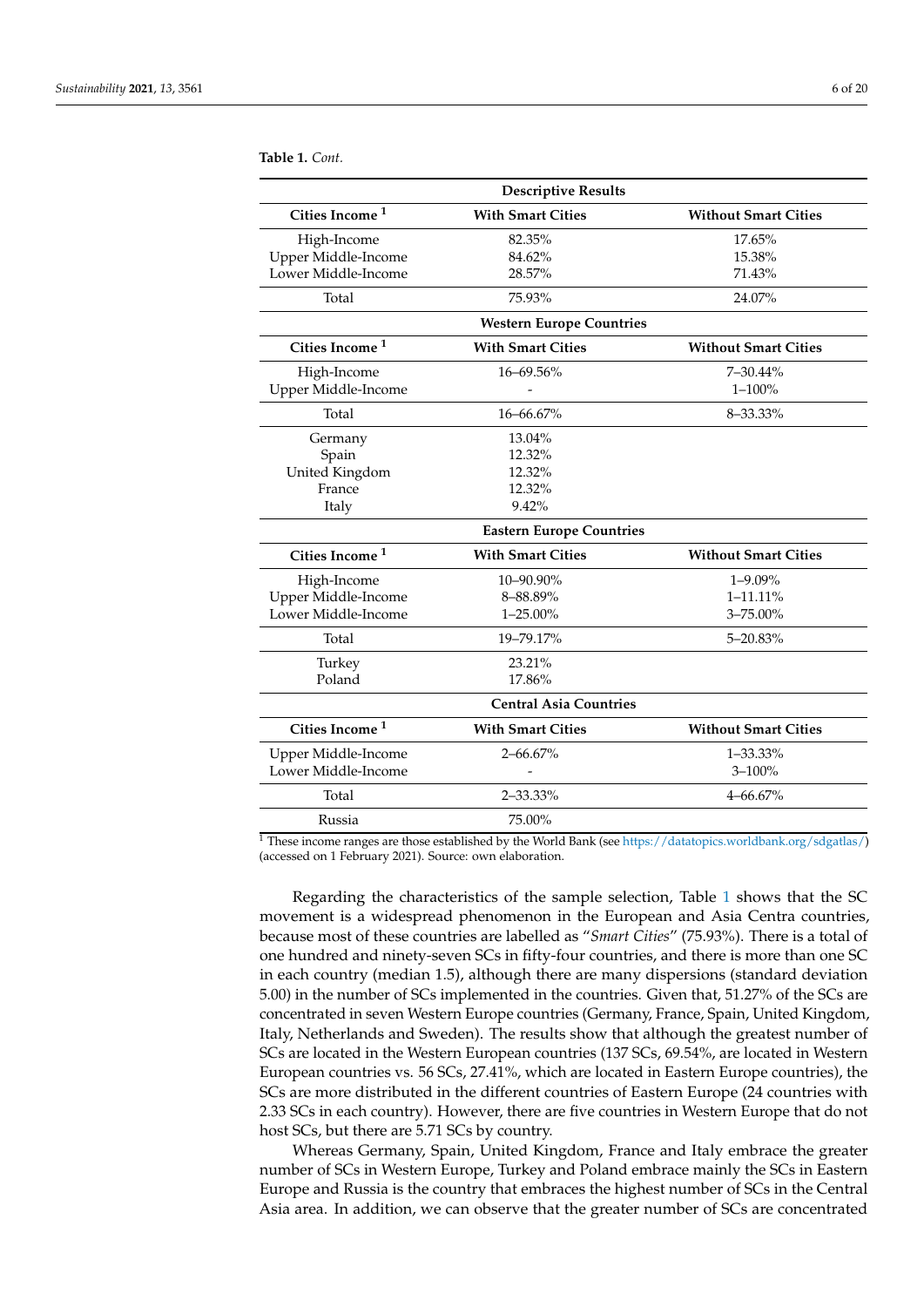in the high-income countries (see Table [1\)](#page-5-0). However, in the case of Eastern European countries, there are four city governments (Azerbaijan, Belarus, Georgia and Macedonia) with upper middle-income and one city government with lower middle income (Armenia), which have undertaken these strategies with the aim of boosting greater economic progress in the region.

Finally, when the mobile apps were analyzed, we classified them in six dimensions (Smart Economy, Smart Mobility, Smart Environment, Smart People, Smart Living and Smart Governance), given that the idea of SCs is rooted in the creation and connection of human capital, social capital and ICTs infrastructure to generate greater and more sustainable economic development and a better quality of life [\[4\]](#page-17-3). In addition, with this classification, we will be able to have a clearer idea of the approach that each of the countries have in the implementation of SCs projects and the management models adopted.

#### *3.2. Students t-Test Analysis Method*

City governments in SCs around the world are making efforts to make diverse tools and applications (social media, online platforms and mobile apps) available to citizens with the aim of favoring their participation in public affairs [\[44\]](#page-18-28), thus creating more affordable, participatory and transparent public sector management models [\[26\]](#page-18-10).

As previously revealed, local governments around the world have carried out huge efforts to offer web-based and mobile devices for usage by citizens to interact with them because these technologies offer greater data storage capacity, activities, systems, software and greater connectivity in real time, favoring e-democracy [\[22\]](#page-18-6). Governments have designed service platforms that enable citizens to report incidents and interact with them while on the move [\[45\]](#page-18-29). Therefore, the creation and use of new technologies to interact with citizens is a general pattern of SCs, although, as noted previously, differences between SCs in developed vs. developing countries may exist.

Thus, in our research, the data collection method is based on an examination of the official websites of local governments in European and Central Asian SCs in February of 2021 with the specific purpose of collecting data about smart technologies used for e-participation and, concretely, the social media tools used (actively), the e-participation platforms available for citizen engagement in different public affairs, and how many apps are offered by local governments with the aim of improving e-participation in the city governance. This information will be useful for answering the RQ1 of this study.

In addition, in order to answer the second research question previously posed, an independent t-test was run to compare e-participation tools offered in SCs in high versus upper middle-income countries' groups. The students t-test of significance (independent samples of the t-test) is the most powerful test available when comparing the means of two independent groups to determine whether there is statistical evidence that the associated population means are significantly different [\[46–](#page-18-30)[49\]](#page-18-31).

#### *3.3. Analysis of the Results*

RQ1. Descriptive Statistics and Qualitative Analysis

Regarding the offer of e-participation tools by sample SCs, Table [2](#page-9-0) shows that the offer of social media is relatively the highest in city governments located in high-income countries. They offer a median of 3 social networks, versus a median of 2 social networks in the case of upper and low middle-income's city governments. In both cases, Facebook, Twitter, and Instagram are the most offered social media by local governments. We can observe that there is a high dispersion (Std. dev. 1.32) in the case of high-income cities; the top positioned cities use six social media channels, while the upper middle-income and lower middle-income cities use 4 and 2 social media channels, respectively. In these last cases, there is less dispersion, with standard deviations of 0.96 and 0.00.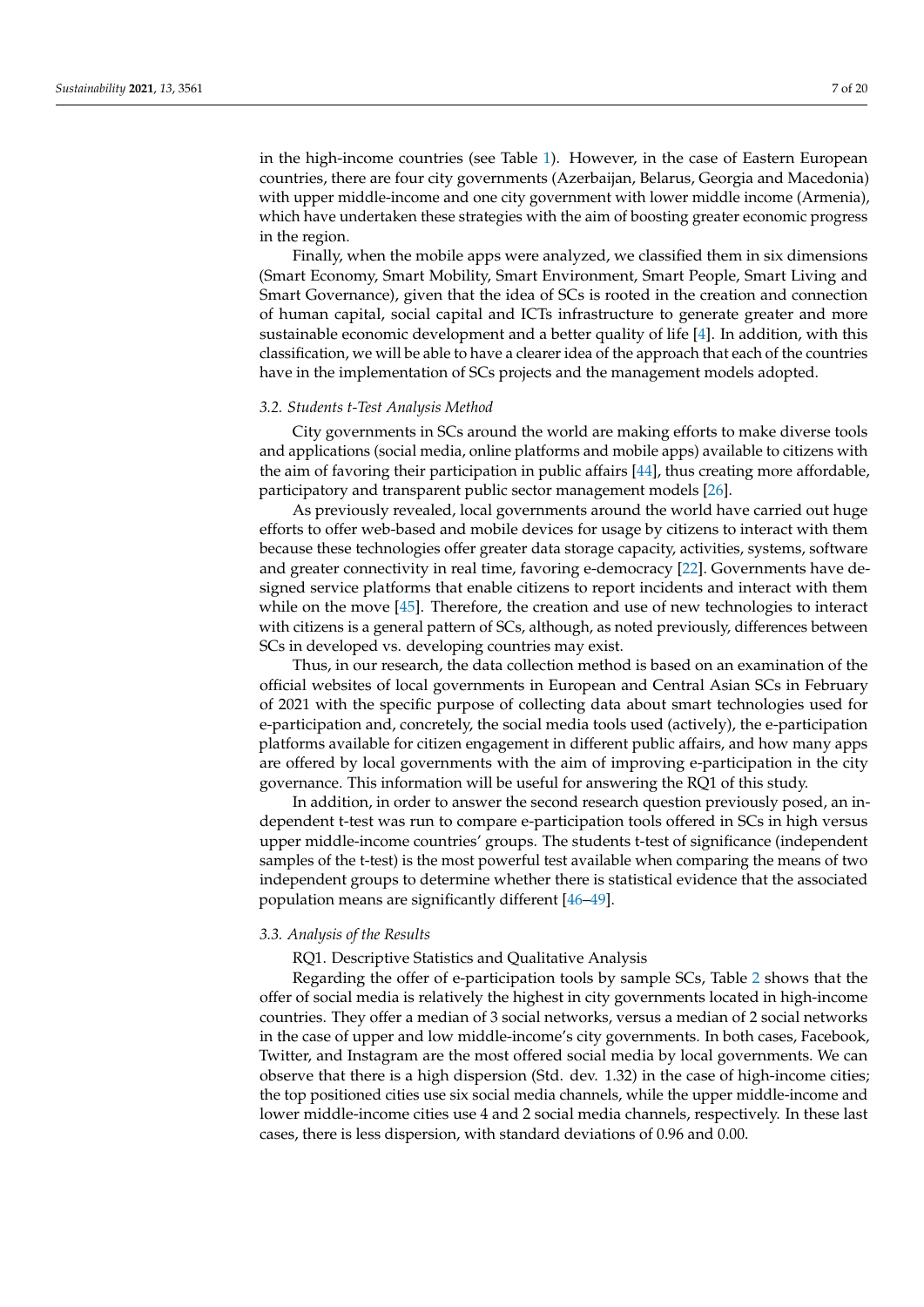Our analysis shows that the city governments in high-income countries were aware of the substantial advantage that social media offers for sharing opinions and ideas before those located in the upper/lower middle-income countries. Thus, they started to use social media tools in 2008, whereas city governments in upper/lower middle-income countries implemented them after 2011.

On the other hand, although SCs should favor collaboration between citizens and local governments to solve their own problems, express their ideas, influence policy, and so on, the results indicate that not all sample city governments make e-participation platforms available for citizen engagement in public decisions: 71.34% and 92.86% of city governments have not created them (see Table [2\)](#page-9-0). There are SCs located in countries that have carried out a huge effort in this issue. For example, SCs that offer participation platforms are: Finland at 85.71%, Spain and the United Kingdom at 52.94% and France at 47.06%. In this regard, we can observe that e-participation platforms are a challenge for SCs located in both types of countries (developing and developed countries), because the mean scores are zero, although there is a greater dispersion in the particular case of high-income cities (Stand. Dev. 0.47).

Previous research [\[2](#page-17-1)[,7\]](#page-17-6) highlighted that the environment and context of SCs could propitiate social and technological innovation. Our results seem to confirm this assertion regarding the location of the city because the 54.82% (108/197) of European and Asia Central SCs have mobile applications (see Figure [1\)](#page-9-1). Nonetheless, the level of income seems to be a determinant factor for city governments to use this tool because of the number of apps used by local governments in upper-middle income countries (57.93% versus 39.39%). The lower-middle income country has no apps.

**Table 2.** Social media tools and e-participation platforms offered by sample local governments.

| <b>SOCIAL MEDIA CHANNELS</b>     |                                  |                                  |                                                 |                               |                                 |  |  |  |  |  |  |
|----------------------------------|----------------------------------|----------------------------------|-------------------------------------------------|-------------------------------|---------------------------------|--|--|--|--|--|--|
| High-Income Cities <sup>1</sup>  |                                  |                                  |                                                 |                               |                                 |  |  |  |  |  |  |
| <b>Social Media</b>              | N <sub>0</sub>                   | Yes                              | <b>Social Media</b>                             | No                            | Yes                             |  |  |  |  |  |  |
| Facebook<br>Twitter<br>Instagram | 7.93%<br>15.85%<br>48.17%        | 92.07%<br>85.15%<br>51.83%       | Linked<br>Pinterest<br>Youtube                  | 96.34%<br>79.88%<br>47.55%    | 3.66%<br>20.12%<br>52.44%       |  |  |  |  |  |  |
|                                  | Median                           | 3.00                             | Highest number of social media<br>channels used |                               |                                 |  |  |  |  |  |  |
|                                  | <b>Standard deviation</b>        | 1.32                             | Lowest number of social media<br>channels used  |                               | 0.00                            |  |  |  |  |  |  |
|                                  | Upper Middle-Income <sup>1</sup> |                                  |                                                 |                               |                                 |  |  |  |  |  |  |
| <b>Social Media</b>              | N <sub>0</sub>                   | Yes                              | N <sub>0</sub>                                  | Yes                           |                                 |  |  |  |  |  |  |
| Facebook<br>Twitter<br>Instagram | 7.14%<br>$10.71\%$<br>64.29%     | 95.84%<br>89.29%<br>35.71%       | Linked<br>Pinterest<br>Youtube                  | 96.43%<br>89.29%<br>85.71%    | $3.57\%$<br>$10.71\%$<br>14.29% |  |  |  |  |  |  |
|                                  | Median                           | 2.00                             | Highest number of social media<br>channels used |                               | 4.00                            |  |  |  |  |  |  |
|                                  | Standard deviation               | 0.96                             | Lowest number of social media<br>channels used  |                               | 0.00                            |  |  |  |  |  |  |
|                                  |                                  | Lower Middle-Income <sup>1</sup> |                                                 |                               |                                 |  |  |  |  |  |  |
| <b>Social Media</b>              | No                               | Yes                              | <b>Social Media</b>                             | No                            | <b>Yes</b>                      |  |  |  |  |  |  |
| Facebook<br>Twitter<br>Instagram | 100.00%                          | 100.00%<br>100.00%               | Linked<br>Pinterest<br>Youtube                  | 100.00%<br>100.00%<br>100.00% |                                 |  |  |  |  |  |  |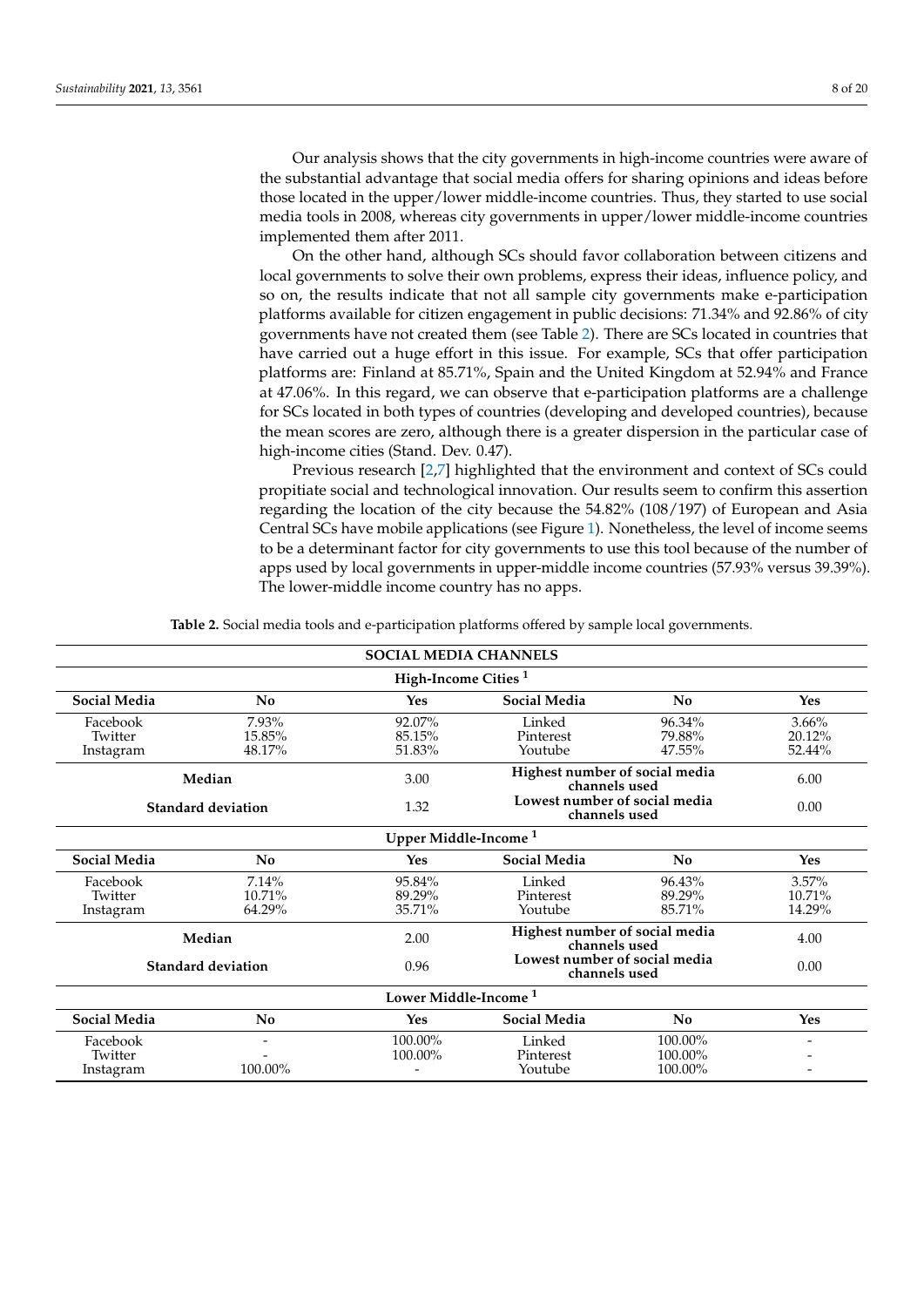**Table 2.** *Cont.*

|                          | Median<br><b>Standard deviation</b> |            | 2.00<br>0.00 | Highest number of social media<br>channels used                                                                                                                                                                                                                                                                                                                                                                                                                                                                                                                                                                                                                                                                                                                                                                                                                                                                                                                                                                                                                                                                                                                                                                                                                                                                                                                                                                                                                                                                                                                                                                                                                                                                                                                                                                                                                                                                                                                                                                                                                                                                                                                                                                                                                                                                                                                                                                                                                                                                                                                                                                                                                                                                                                                                                                                                                                                                                                                                                                                                                                                                                                                                                     | 2.00 |
|--------------------------|-------------------------------------|------------|--------------|-----------------------------------------------------------------------------------------------------------------------------------------------------------------------------------------------------------------------------------------------------------------------------------------------------------------------------------------------------------------------------------------------------------------------------------------------------------------------------------------------------------------------------------------------------------------------------------------------------------------------------------------------------------------------------------------------------------------------------------------------------------------------------------------------------------------------------------------------------------------------------------------------------------------------------------------------------------------------------------------------------------------------------------------------------------------------------------------------------------------------------------------------------------------------------------------------------------------------------------------------------------------------------------------------------------------------------------------------------------------------------------------------------------------------------------------------------------------------------------------------------------------------------------------------------------------------------------------------------------------------------------------------------------------------------------------------------------------------------------------------------------------------------------------------------------------------------------------------------------------------------------------------------------------------------------------------------------------------------------------------------------------------------------------------------------------------------------------------------------------------------------------------------------------------------------------------------------------------------------------------------------------------------------------------------------------------------------------------------------------------------------------------------------------------------------------------------------------------------------------------------------------------------------------------------------------------------------------------------------------------------------------------------------------------------------------------------------------------------------------------------------------------------------------------------------------------------------------------------------------------------------------------------------------------------------------------------------------------------------------------------------------------------------------------------------------------------------------------------------------------------------------------------------------------------------------------------|------|
|                          |                                     |            |              | <b>E-PARTICIPATION PLATFORMS<sup>1</sup></b>                                                                                                                                                                                                                                                                                                                                                                                                                                                                                                                                                                                                                                                                                                                                                                                                                                                                                                                                                                                                                                                                                                                                                                                                                                                                                                                                                                                                                                                                                                                                                                                                                                                                                                                                                                                                                                                                                                                                                                                                                                                                                                                                                                                                                                                                                                                                                                                                                                                                                                                                                                                                                                                                                                                                                                                                                                                                                                                                                                                                                                                                                                                                                        |      |
| City Income <sup>2</sup> | No                                  | <b>Yes</b> |              | Country (City-Website)                                                                                                                                                                                                                                                                                                                                                                                                                                                                                                                                                                                                                                                                                                                                                                                                                                                                                                                                                                                                                                                                                                                                                                                                                                                                                                                                                                                                                                                                                                                                                                                                                                                                                                                                                                                                                                                                                                                                                                                                                                                                                                                                                                                                                                                                                                                                                                                                                                                                                                                                                                                                                                                                                                                                                                                                                                                                                                                                                                                                                                                                                                                                                                              |      |
|                          |                                     |            |              | <b>High-Income Smart Cities</b>                                                                                                                                                                                                                                                                                                                                                                                                                                                                                                                                                                                                                                                                                                                                                                                                                                                                                                                                                                                                                                                                                                                                                                                                                                                                                                                                                                                                                                                                                                                                                                                                                                                                                                                                                                                                                                                                                                                                                                                                                                                                                                                                                                                                                                                                                                                                                                                                                                                                                                                                                                                                                                                                                                                                                                                                                                                                                                                                                                                                                                                                                                                                                                     |      |
| High-Income              | 71.34%                              | 28.66%     |              | Austria (Vienna-https://www.partizipation.wien.at/de); Belgium<br>(Brussels—https://www.fairebruxelles.be/); Denmark                                                                                                                                                                                                                                                                                                                                                                                                                                                                                                                                                                                                                                                                                                                                                                                                                                                                                                                                                                                                                                                                                                                                                                                                                                                                                                                                                                                                                                                                                                                                                                                                                                                                                                                                                                                                                                                                                                                                                                                                                                                                                                                                                                                                                                                                                                                                                                                                                                                                                                                                                                                                                                                                                                                                                                                                                                                                                                                                                                                                                                                                                |      |
| Upper<br>Middle-Income   | 92.86%                              | 7.14%      |              | (Copenhagen—https://www.kk.dk/borgerpanelet);<br>Finland (Helsinki—https://kerrokantasi.hel.fi/---http://ruuti.munstadi.fi/);<br>Finland (Vantaa-https://www.kuntalaisaloite.fi/fi); Finland<br>(Oulu-https://www.ouka.fi/vuorovaikutus); Finland                                                                                                                                                                                                                                                                                                                                                                                                                                                                                                                                                                                                                                                                                                                                                                                                                                                                                                                                                                                                                                                                                                                                                                                                                                                                                                                                                                                                                                                                                                                                                                                                                                                                                                                                                                                                                                                                                                                                                                                                                                                                                                                                                                                                                                                                                                                                                                                                                                                                                                                                                                                                                                                                                                                                                                                                                                                                                                                                                   |      |
| Lower<br>Middle-Income   | 100.00%                             |            | Switzerland  | (Turku—https://opaskartta.turku.fi/eFeedback/en);<br>Finland (Espoo—https://easiointi.espoo.fi/eFeedback/en); France<br>(Paris-https://www.paris.fr/dossiers/proposer-choisir-agir-3); France<br>(Lyon-https://www.lyon.fr/vie-municipale/democratie-participative);<br>France (Lille-http://www.lille.fr/Participer/La-democratie-participative);<br>France (Grenoble-https://www.grenoble.fr/552-budget-participatif.htm);<br>France (Toulouse—https://jeparticipe.toulouse.fr/processes/bp2019); France<br>(Bordeaux—https://debats.bordeaux.fr/); France (Strasbourg)<br>-https://www.strasbourg.eu/participer); France<br>(Nancy-ttps://participez.nancy.fr/processes/democratie-locale); Germany<br>(Stuttgart—https://www.stuttgart-meine-stadt.de/content/bbv/details/68/);<br>Germany (Frankfurt—https://www.ffm.de/frankfurt/de/home); Germany<br>(Belin-https://mein.berlin.de/); Germany<br>(Munich-http://blog.muenchen.de/); Germany (Leipzing-<br>https://english.leipzig.de/services-and-administration/opportunities-for-<br>residents-to-get-involved-and-make-a-difference/thinking-leipzig-ahead/);<br>Iceland (Rykjavik—https://reykjavik.is/en/my-district); Italy (Milano—<br>http://www.comune.milano.it/wps/portal/ist/it/partecipa/referendum);<br>Italy (Rome—http://www.comune.roma.it/web/it/attivita-e-progetti.page);<br>Portugal (Lisbon—https://cidadania.lisboa.pt/); Portugal<br>(Guimaraes—http://op.cm-guimaraes.pt/); Spain<br>(Bilbao—https://www.bilbao.eus/cs/Satellite/bilbaoparticipativo/es/inicio);<br>Spain (Sevilla—https://www.sevilla.org/servicios/participacion-ciudadana);<br>Spain (Madrid-https://decide.madrid.es/legislation/processes/24/proposals);<br>Spain (Barcelona—http://ajuntament.barcelona.cat/participaciociutadana/es/<br>organos-de-participacion-sectoriales); Spain (A<br>Coruña—http://www.coruna.gal/participacion/es); Spain<br>(Alcobendas-https://participa.alcobendas.org/); Spain<br>(Gijon—https://www.gijon.es/es/ayuntamiento/participar); Spain<br>(Zaragoza-https://www.zaragoza.es/sede/portal/participacion/); Spain<br>(Valladolid—https://www.valladolid.es/participacion/es?locale=es_ES);<br>Sweden (Göteborg-http://digitala.goteborg.se/demokrati-och-delaktighet#);<br>(Zurich-https://www.stadt-zuerich.ch/portal/de/index/ogd.html);<br>Switzerland (Geneva-http://www.participer.ch/); UK (Leeds-<br>http://www.leeds.gov.uk/council/Pages/Consultations-and-feedback.aspx);<br>UK (Manchester—http://www.manchester.gov.uk/councildemocracy); UK<br>(Birmingham-https://www.birmingham.gov.uk/info/20014/schools_and_<br>learning/1313/full_participation); UK<br>(Nottingham-https://www.nottinghamcity.gov.uk/engage-nottingham-hub);<br>UK (Belfast-https://yoursay.belfastcity.gov.uk/); UK<br>(Newcastle—https://www.letstalknewcastle.co.uk/); UK (Derry<br>Strabane-https://haveyoursay.derrystrabane.com/); UK<br>(Brighton—https://consultations.brighton-hove.gov.uk/); UK<br>(Coventry—https://letstalk.coventry.gov.uk/)<br><b>Upper Middle-Income Smart Cities</b><br>Russia (Moscow—https://ag.mos.ru/?onsite_from=main_page); Russia (Saint<br>Petersburg-http://gorod.gov.spb.ru/) |      |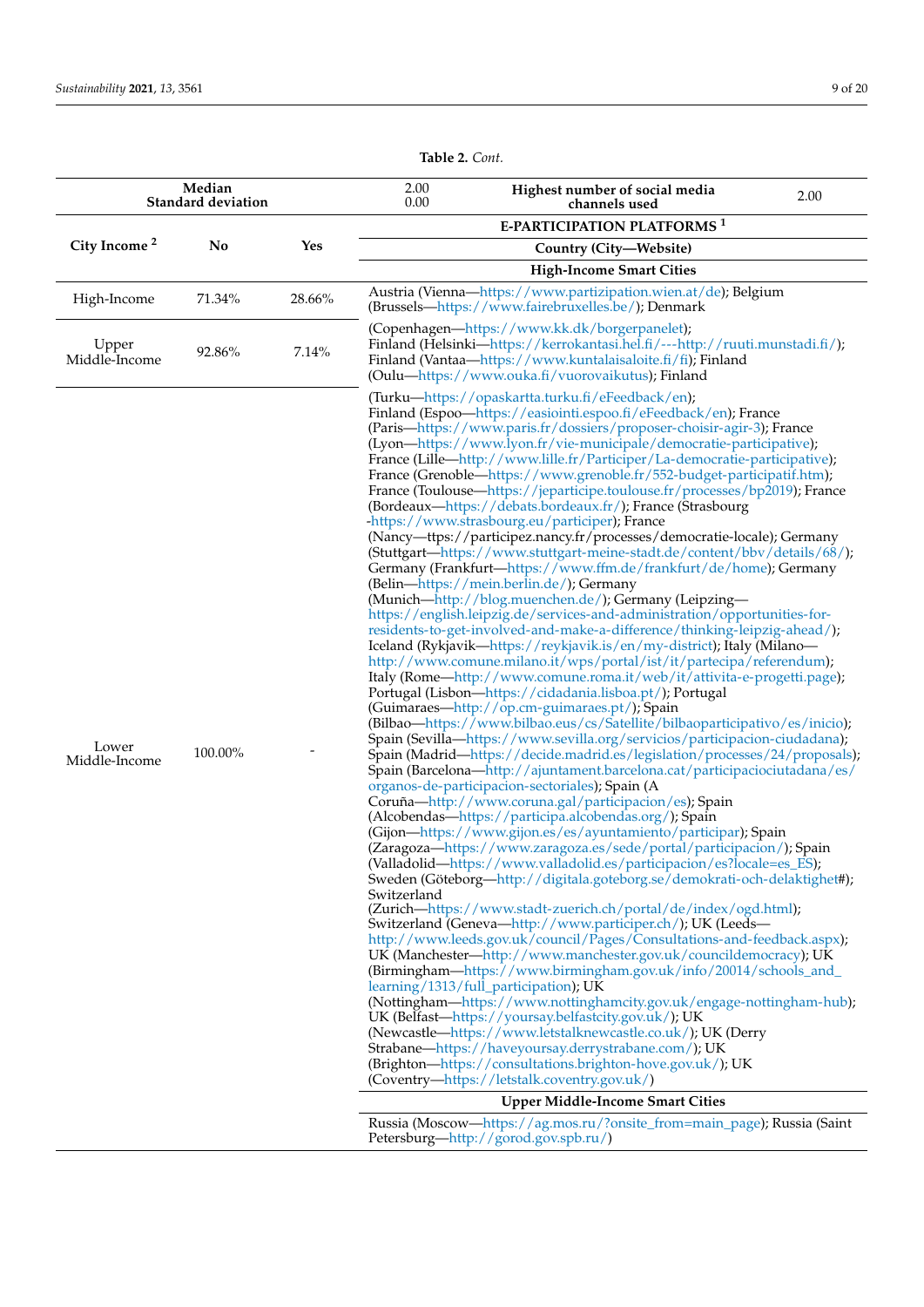<span id="page-9-0"></span>

| <b>High-Income Cities</b>         | Median                | 0.00 | Highest number<br>of e-part.<br>platforms | 2.00 |
|-----------------------------------|-----------------------|------|-------------------------------------------|------|
|                                   | Standard<br>deviation | 0.47 | Lowest number of<br>e-part. platforms     | 0.00 |
| <b>Upper middle-Income Cities</b> | Median                | 0.00 | Highest number<br>of e-part.<br>platforms | 1.00 |
|                                   | Standard<br>deviation | 0.26 | Lowest number of<br>e-part. platforms     | 0.00 |

**Table 2.** *Cont.*

<sup>1</sup> All websites were accessed on the period 1 February 2021–15 February 2021. <sup>2</sup> These income ranges are those established by the World<br>Real (see https://databasias.geocidinability of 2021, 2022, 2021, 2022, 2022, 2022, Bank (see [https://datatopics.worldbank.org/sdgatlas/\)](https://datatopics.worldbank.org/sdgatlas/) (accessed on 15 February 2021). Source: own elaboration.

<span id="page-9-1"></span>

**Figure 1.** Apps offered by sample local governments in European and Central Asian smart cities. **Figure 1.** Apps offered by sample local governments in European and Central Asian smart cities.

These apps mainly address the improvement of the quality of life of the citizenry by These apps mainly address the improvement of the quality of life of the citizenry by offering tourism information, cultural events, showing the best events of leisure and cul-offering tourism information, cultural events, showing the best events of leisure and culture ture sports, museum festivals, cinema, children's activities, theatre and dance, programs, sports, museum festivals, cinema, children's activities, theatre and dance, programs, prizes and competitions, music, conferences and so on (40.77%) (see Figure [2\)](#page-10-0), i.e., the Smart  $\frac{1}{2}$  Living apps are the main mobile applications created by local governments in sample  $P$  scales a percent of these apps are those that allow the citizens to find the best events of  $S$ Cs. Examples of these apps are those that allow the citizens to find the best events of leisure and culture, sports, museums, festivals, cinema, children's activities, theater and leisure and culture, sports, museums, festivals, cinema, children's activities, theater and dance and canare, speris, museums, reservans, mema, emana, leisure, sacaretes, include an dance, programs, professional events, prizes and competitions, leisure, music, conferences,  $T_{\text{SUSC3}}$  parties, exhibitions, courses, workshops and so on. congresses, parties, exhibitions, courses, workshops and so on.

There are smart mobile apps (Smart Mobility) that focus on improving the use of public transport and offer information about time schedules, traffic jams, bus or taxi prizes, and places where the citizens can share or rent a bike, or park cars in public parking (30.66%). Examples of these apps are those that provide information about: checking the balance of your card and recharging your mobile card with bus voucher trips; checking bus lines, stops, schedules, and travel on the city map; calculating how to move to any address or place of interest in the city using any means of sustainable transport, alone or in  $H$  are few smart governance are few smart governance applications (10.80%) that favor citizens' control  $\alpha$ combination.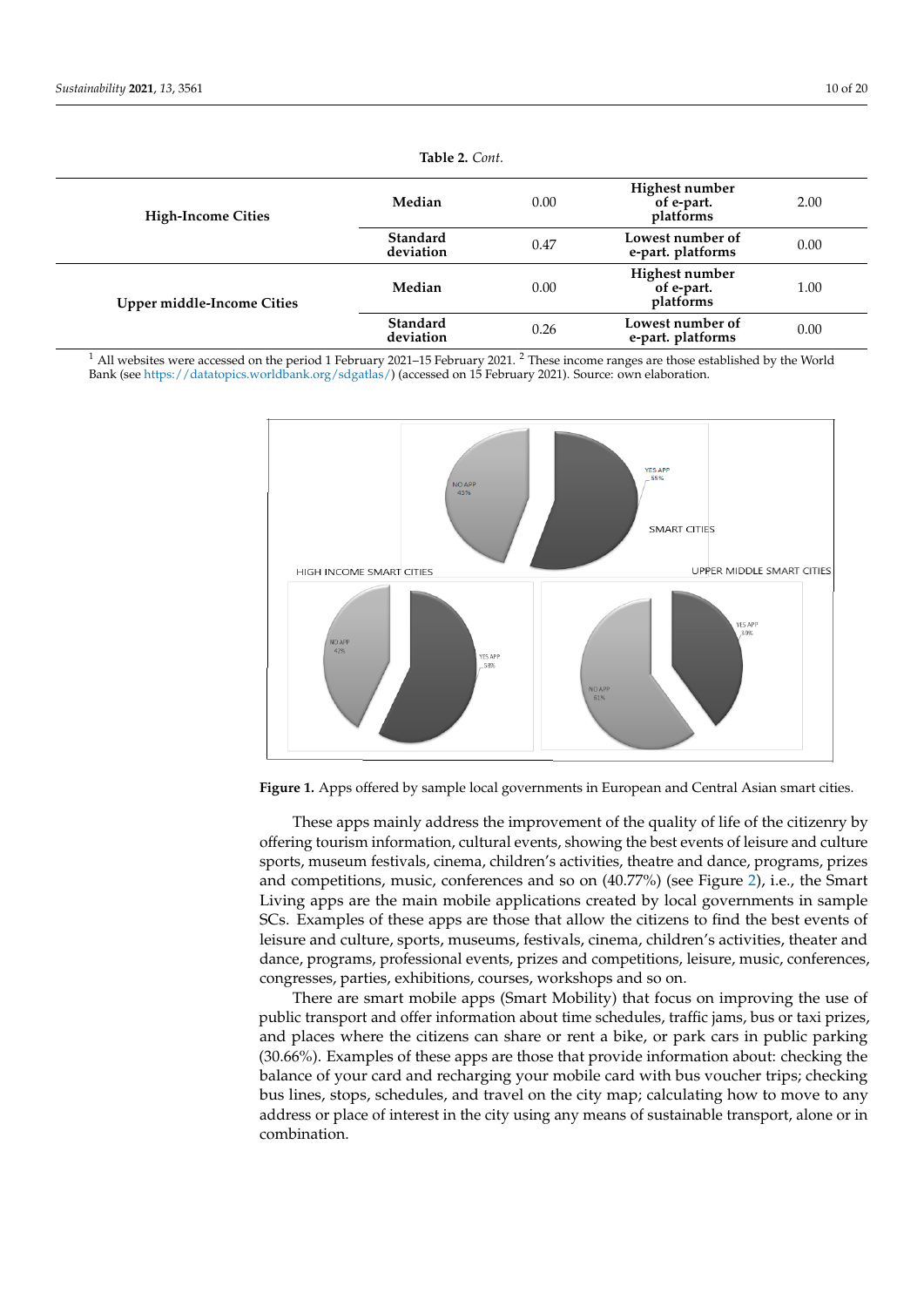<span id="page-10-0"></span>

Figure 2). It favors participation in decision-making, public and social services, public and social services,  $\frac{1}{2}$ 

Figure 2. Characteristics of Smart Apps offered by sample local governments in European and **Note:** Smart Living (SL); Smart Mobility (SM); Smart Governance (SG); Smart Environmental (SENV); Smart People (SP) Central Asian Smart Cities. **Note:** Smart Living (SL); Smart Mobility (SM); Smart Governance (SG); Smart Environmental (SENV); Smart People (SP) and Smart Economy (SECO). **Examples:** Smart Living (Bordeaux Agenda and Müchen Smart City App); Smart Mobility (Tisséo metro tranvía and Linz Linien); Smart Governance (Tu Murcia and A Coruña Aberta); Smart Environmental (Slim Melden Groningen andDüsseldorf bleibt sauber); Smart People (Ung i Kungsbacka) and Smart<br>F Economy (Parques Empresariales Málaga).

However, there are few smart governance applications (10.80%) that favor citizens' **High-Income Smart Cities 1**  government and other stakeholders (universities, non-profit organizations or enterprises). This result indicates that public managers and politicians are not really interested in favor**ions Downloads**  ing an active citizen collaboration with the city in the generation of open data, improving that generate new users' collaborative experiences with the city, given that they allow the user to act as a sensor by allowing them to actively collaborate with the cities in the public services, and sharing opinions and experiences. Examples of these apps are those generation of open data, participatory budgeting, co-designing public services, and so on. participation in public issues and generate new users' collaborative experience with local

In addition, the results suggest that the development and implementation of these technological advances has been different among sample cities according to the group of countries to which they belong, according to their income level. In the case of SCs located in high-income countries, the apps created by city governments are more focused on Smart Mobility that those created by upper middle-income countries (33.08% versus 7.41%). By contrast, the Smart Living apps are relatively more offered by the city governments in upper middle-income countries (59.29% versus 38.85%), although the greatest difference is focused on the offer of Smart Governance apps by upper middle-income countries, which is much higher than those created by SCs in high-income countries (see Figure [2\)](#page-10-0). It favors participation in citizens in decision-making, public and social services, disclosure of public information, political strategies and public policies.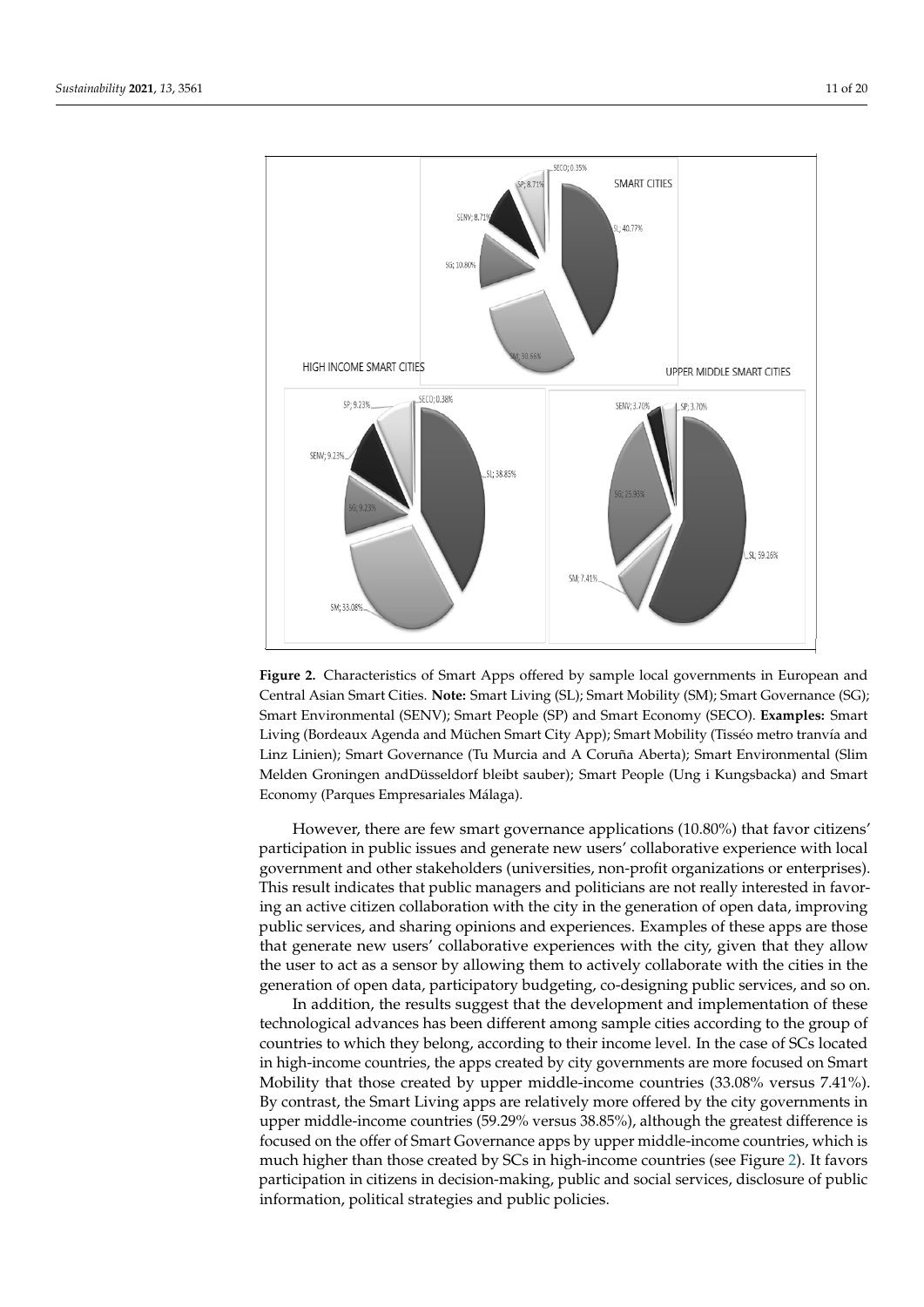Regarding the demand for using these apps by citizens, results indicate that the evolution and development of these apps have been different (see Table [3\)](#page-12-0).

| Table 3. Score, citizens' opinions and downloads apps. |  |  |
|--------------------------------------------------------|--|--|
|--------------------------------------------------------|--|--|

|                                    |           |                    |          | High-Income Smart Cities <sup>1</sup> |                           |                                                        |                             |                   |  |
|------------------------------------|-----------|--------------------|----------|---------------------------------------|---------------------------|--------------------------------------------------------|-----------------------------|-------------------|--|
| Characteristics                    |           | Score <sup>2</sup> |          |                                       | <b>Citizens' Opinions</b> | Downloads                                              |                             |                   |  |
|                                    |           |                    |          |                                       |                           | $10 - 50$                                              | $\ensuremath{\mathfrak{Z}}$ | 3.09%             |  |
|                                    |           | $50 - 100$         | 2        | 2.06%                                 |                           |                                                        |                             |                   |  |
|                                    | $0 - 1.9$ | $\overline{4}$     | 3.96%    |                                       |                           | 100-500                                                | 11                          | 11.34%            |  |
|                                    | $2 - 2.9$ | 7                  | 6.93%    |                                       |                           | $500 - 1000$                                           | $\overline{9}$              | 9.28%             |  |
| <b>Smart Living Apps</b>           | $3 - 3.9$ | 38                 | 37.63%   | Average                               | 1032.92                   | 1000-5000                                              | 26                          | 26.80%            |  |
|                                    | $4 - 5$   | 43                 | 42.57%   |                                       |                           | 5000-10,000                                            | 15                          | 15.46%            |  |
|                                    | NO        | 9                  | 8.91%    |                                       |                           | 10,000-50,000                                          | 17                          | 17.53%            |  |
|                                    | Average   |                    | 3.78     |                                       |                           | 50,000-100,000                                         | 7                           | 7.22%             |  |
|                                    |           |                    |          |                                       |                           | 100,000-500,000                                        | 6                           | 6.19%             |  |
|                                    |           |                    |          |                                       |                           | $5,000,000+$                                           | 1                           | 1.03%             |  |
|                                    |           |                    |          |                                       |                           | $10 - 50$                                              | $\mathbf{1}$                | 1.19%             |  |
|                                    |           |                    |          |                                       |                           | 100-500                                                | $\overline{2}$              | 2.38%             |  |
|                                    |           |                    |          |                                       |                           | $500 - 1000$                                           | $\ensuremath{\mathsf{3}}$   | 3.57%             |  |
|                                    | $0 - 1.9$ | $\overline{4}$     | $4.66\%$ |                                       |                           | 1000-5000                                              | $\,8\,$                     | 9.52%             |  |
|                                    | $2 - 2.9$ | 16                 | 18.60%   |                                       |                           | 5000-10,000                                            | 9                           | 19.71%            |  |
| Smart Mobility<br>Apps             | $3 - 3.9$ | 37                 | 43.02%   | Average                               | 14,469.9                  | 10,000-50,000                                          | 20                          | 23.81%            |  |
|                                    | $4 - 5$   | 27                 | 31.40%   |                                       |                           | 50,000-100,000                                         | $\,8\,$                     | 9.52%             |  |
|                                    | NO        | $\overline{2}$     | 2.32%    |                                       |                           | 100,000-500,000                                        | 22                          | 23.81%            |  |
|                                    | Average   |                    | 3.49     |                                       |                           | 5,000,000-1,000,000                                    | $\mathbf 5$                 | 5.95%             |  |
|                                    |           |                    |          |                                       |                           | 1,000,000-5,000,000                                    | 4                           | 4.76%             |  |
|                                    |           |                    |          |                                       |                           | $5,000,000+$                                           | $\overline{2}$              | 2.38%             |  |
|                                    |           |                    |          |                                       |                           | $10 - 50$                                              | $\overline{2}$              | 9.09%             |  |
|                                    | $0 - 1.9$ | $\boldsymbol{0}$   | $0.00\%$ |                                       |                           | 100-500                                                | $\mathfrak{Z}$              | 13.63%            |  |
| Smart                              | $2 - 2.9$ | 5                  | 20.83%   |                                       |                           | $500 - 1000$                                           | $\mathbf{1}$                | 4.54%             |  |
| Environmental                      | $3 - 3.9$ | 6                  | 25.00%   | Average                               | 58.53                     | 1000-5000                                              | 10                          | 42.45%            |  |
| Apps                               | $4 - 5$   | 7                  | 29.17%   |                                       |                           | 5000-10,000                                            | 2                           | 9.09%             |  |
|                                    | NO        | 6                  | 25.00%   |                                       |                           | 10,000-50,000                                          | $\mathfrak{Z}$              | 13.63%            |  |
|                                    | Average   |                    | 3.42     |                                       |                           | 50,000-100,000                                         | $\mathbf{1}$                | 4.54%             |  |
|                                    | $0 - 1.9$ | $\boldsymbol{0}$   | 0.00     |                                       |                           | 100-500                                                | 3                           | 13.04%            |  |
|                                    | $2 - 2.9$ | 5                  | 20.83%   |                                       |                           | 1000-5000                                              | 8                           | 34.78%            |  |
| <b>Smart Governance</b>            | $3 - 3.9$ | 7                  | 29.17%   |                                       |                           | 5000-10,000                                            | 5                           | 21.74%            |  |
| App                                | $4 - 5$   | $\overline{7}$     | 29.17%   | Average                               | 2179.53                   | 10,000-50,000                                          | 5                           | 21.74%            |  |
|                                    | NO        | 5                  | 20.83%   |                                       |                           | 100,000-500,000                                        | 1                           | 4.35%             |  |
|                                    | Average   |                    | 3.49     |                                       |                           | 500,000-1,000,000                                      | $\mathbf{1}$                | 4.35%             |  |
| Smart Economy<br>Apps              | $3 - 3.9$ | $\mathbf{1}$       | 100.00%  | Average                               | 19.00                     | 500-1000                                               | $\mathbf{1}$                | 100%              |  |
| Median<br><b>Typical deviation</b> |           |                    |          | 1.00<br>2.19                          |                           | <b>Highest number of Apps</b><br>Lowest number of Apps |                             | 12.00<br>$0.00\,$ |  |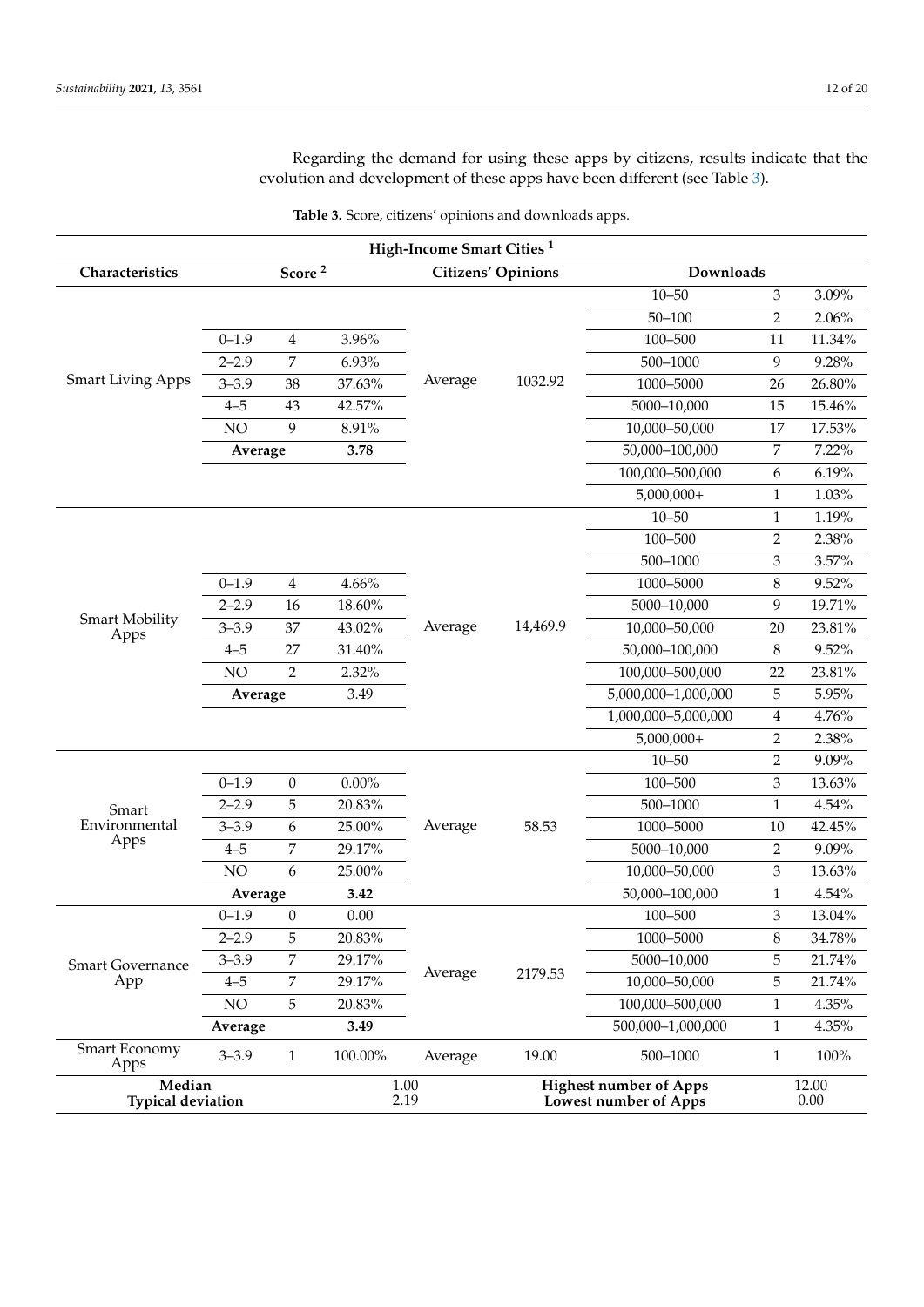<span id="page-12-0"></span>

| Upper Middle-Income Smart Cities <sup>2</sup> |                                |                |              |         |                                                        |                     |                |        |  |
|-----------------------------------------------|--------------------------------|----------------|--------------|---------|--------------------------------------------------------|---------------------|----------------|--------|--|
| Characteristics                               | Score <sup>1</sup><br>$0.00\%$ |                |              |         | <b>Citizens' Opinions</b>                              | <b>Downloads</b>    |                |        |  |
|                                               | $0 - 1.9$                      | $\theta$       |              |         |                                                        | 1000-5000           | 3              | 20.00% |  |
|                                               | $2 - 2.9$                      | $\overline{2}$ | 12.50%       |         |                                                        | 5000-10,000         | 1              | 6.67%  |  |
| <b>Smart Living Apps</b>                      | $3 - 3.9$                      | 5              | 31.25%       |         |                                                        | 10,000-50,000       | 5              | 33.33% |  |
|                                               | $4 - 5$                        | 8              | 50.00%       | Average | 1168.93                                                | 50,000-100,000      | 1              | 6.67%  |  |
|                                               | NO                             | 1              | 6.25%        |         |                                                        | 100,000-500,000     | 3              | 33.33% |  |
|                                               | Average                        |                | 3.76         |         |                                                        |                     |                |        |  |
| <b>Smart Mobility</b><br>Apps                 | $3 - 3.9$                      | $\overline{2}$ | 100.00%      | Average |                                                        |                     |                |        |  |
|                                               | Average                        |                | 3.30         |         | 1892.00                                                | 100,000-500,000     | 2              | 100%   |  |
| Smart<br>Environmental                        | $3 - 3.9$                      | $\mathbf{1}$   | 100.00%      | Average | 292.00                                                 |                     |                |        |  |
| Apps                                          | Average                        |                | 3.30         |         |                                                        | 10,000-50,000       | $\mathbf{1}$   | 100%   |  |
|                                               |                                |                |              |         |                                                        | $50 - 100$          | 1              | 14.29% |  |
|                                               | $2 - 2.9$                      | $\mathbf{1}$   | 14.29%       |         |                                                        | 100-500             | 1              | 14.29% |  |
| <b>Smart Governance</b>                       | $3 - 3.9$                      | $\overline{2}$ | 28.57%       |         |                                                        | 10,000-50,000       | $\overline{2}$ | 28.57% |  |
| Apps                                          | $4 - 5$                        | 4              | 57.14%       | Average | 5320.00                                                | 100,000-500,000     | 1              | 14.29% |  |
|                                               | Average                        |                | 3.30         |         |                                                        | 500,000-1,000,000   |                | 14.29% |  |
|                                               |                                |                |              |         |                                                        | 1,000,000-5,000,000 | $\mathbf{1}$   | 14.29% |  |
| Median<br><b>Standard deviation</b>           |                                |                | 0.00<br>1.62 |         | <b>Highest number of Apps</b><br>Lowest number of Apps |                     | 6.00<br>0.00   |        |  |

**Table 3.** *Cont.*

<sup>1</sup> These income ranges are those established by the World Bank (see [https://datatopics.worldbank.org/sdgatlas/\)](https://datatopics.worldbank.org/sdgatlas/) (accessed on 5 February 2021). <sup>2</sup> Score of the mobile application assigned by its users. To synthesize the information and offer a better idea, it has been offered by ranges. Source: own elaboration.

> The Smart Living Apps are more used by the citizens in upper middle-income countries, with an average score of 3.78 and more than 10,000–50,000 downloads. By country, the Smart Mobility Apps are more used by the citizens in high-income countries, with an average score of 3.49 and more than 10,000–50,000 downloads.

> The main difference in the use of mobile applications can be found in the Smart People Apps. These apps are used by citizens in SCs located in high-income countries (9.23%), whereas there is only one app of this kind of application that has been offered and, of course, used by citizens, in upper middle-income countries. There is only one Smart Economy app in high-income countries, so the development of these apps is a challenge in the future that will have to be considered by SCs. Finally, the use of the Smart Governance app is very different. The citizens in upper middle-income countries download more these apps than the citizens in high-income countries; the score is much higher, as well as the average of opinions. Finally, we can observe that there is a great difference between both types of cities, given that there are twice as many mobile apps in the case of high-income cities because these SCs offer 12 mobile apps, although there is a great dispersion (Stand. Dev. 2.19). In the case of upper middle-income cities, a median of zero mobile apps are offered, although they have a smaller dispersion (Stand. Dev. 1.62).

RQ2. Students t-test results

This paper tests whether differences between levels of income in the countries in which sample SCs are located can affect the different SCs construction and, in particular, their positions regarding the use of e-participation tools for citizen involvement. This way, RQ2 of this research tests whether differences in the e-participation technologies offered by SCs in developed countries vs. developing countries exist.

To perform this test, we have identified the SCs between SCs located in high-income vs. upper middle-income countries with a binary variable  $(0/1)$  and we have examined the number of social media platforms offered by sample SCs (from 0 to 6), the existence of an e-participation platform  $(0/1)$  and the number of apps created by the city government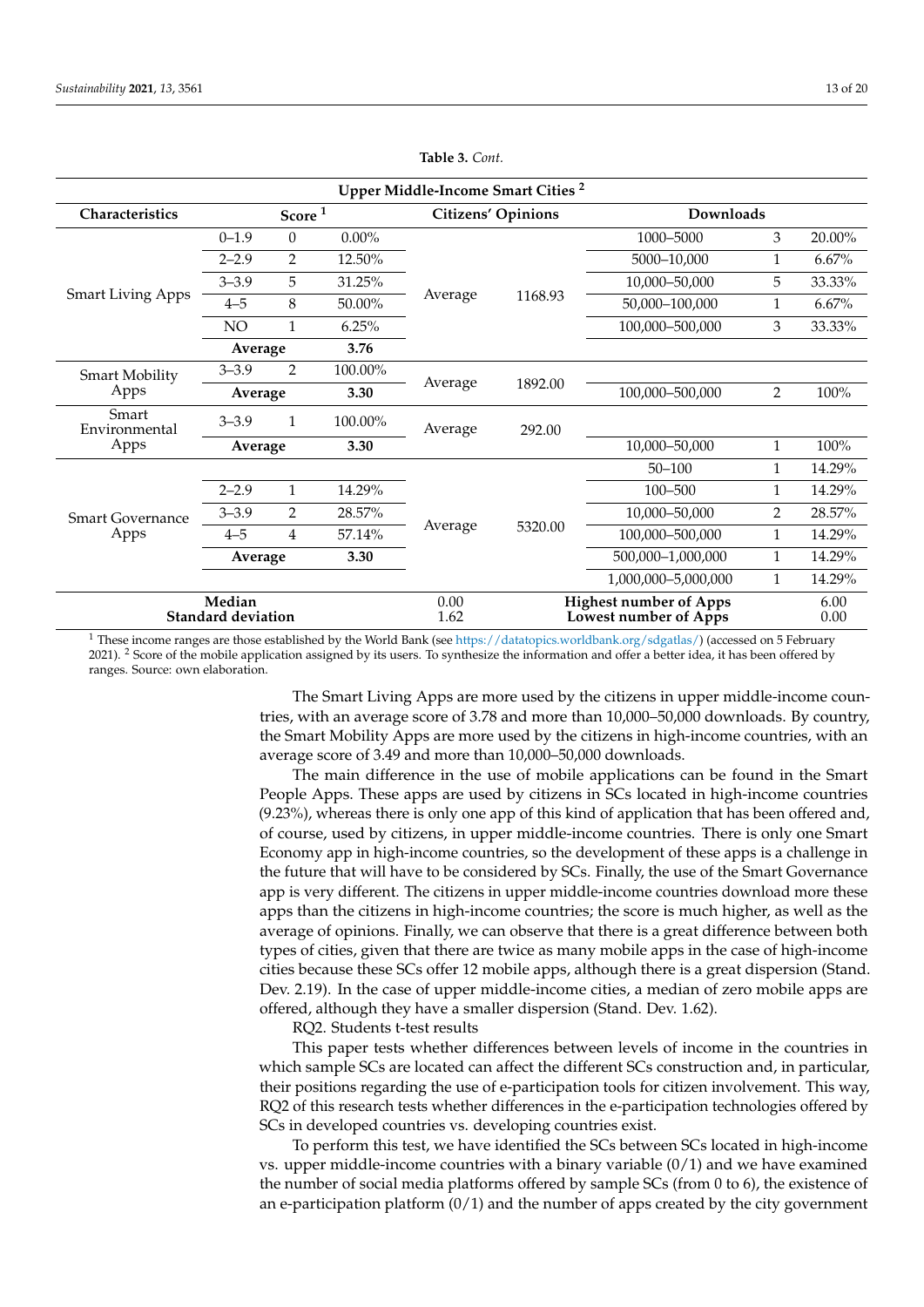(from 0 to 12). Then the independent samples' *t*-tests have been employed using the data collected previously in an observation of the official webpages of the sample SCs.

In this regard, our results show that, regarding social media and apps, the inequality of variances is met at 10% of the significance level (see Table [4\)](#page-14-0). The assumption of the equality of variances is based on the premise that the population variances of the variable being analyzed for each group are equal. Else, the validity of the results can be jeopardized [\[50\]](#page-18-32). Equally, for the particular case of e-participation platforms, the Levene's test showed that the variances are not equal between the groups of sample SCs.

Additionally, significant differences were found in two of the three variables used (social media and e-participation platforms), for the two groups of SCs according to the income level of the country in which the SCs are located ( $p = 0.066$  for social media and  $p = 0.000$  for e-participation platforms). Since these p-values are nearly at the 10% and 5% significance level, it is nearly impossible to reject the statistics' null hypothesis of equal means and it can be concluded that these e-participation technologies offered by SCs in developed countries vs. developing countries are significantly different. It means that there is a different SCs construction regarding e-participation tools offered by SCs located in high-income countries and SCs located in upper middle-income countries. Indeed, according to the mean of the group statistics, SCs in high-income countries present higher measures in all e-participation tools than SCs in upper middle-income countries.

By contrast, for the particular case of the creation of apps, it seems that our research does not find significant differences between the groups analyzed ( $p = 0.158$ ) and therefore it seems that no differences are present in the SCs construction regarding this technological advance.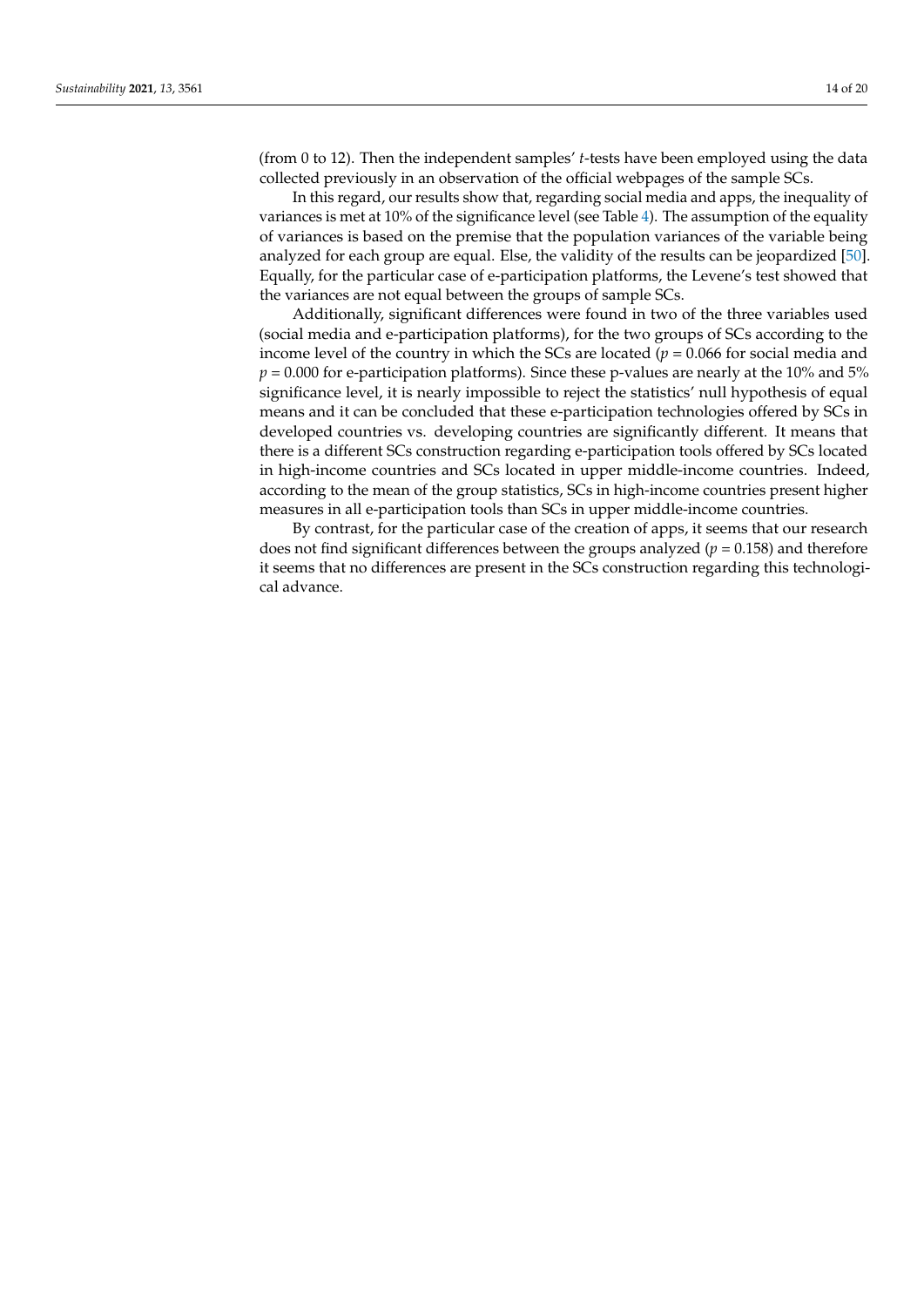<span id="page-14-0"></span>

|                                   |                                            | <b>Group Statistics</b> |      |                     | Levene's Test for<br><b>Equality of Variances</b> |                                      | t-              | df    | Mean   | Std. Error      | 95% Confidence Interval of<br>the Difference |       | Sig.<br>(2-Tailed) |          |       |       |
|-----------------------------------|--------------------------------------------|-------------------------|------|---------------------|---------------------------------------------------|--------------------------------------|-----------------|-------|--------|-----------------|----------------------------------------------|-------|--------------------|----------|-------|-------|
|                                   |                                            | N                       | Mean | Std. Devi-<br>ation | Std. Error<br>Mean                                |                                      | Sig.<br>F-Value | Value |        | Differ-<br>ence | Mean                                         | Lower | Upper              |          |       |       |
| Social Media                      | SCs in high<br>income countries            | 165                     | 3.04 | 1.33                | 0.10                                              | Equal<br>variances<br>assumed        | 3.425           |       | 2.515  | 196             | 0.606                                        | 0.241 | 0.131              | 1.088    |       |       |
|                                   | SCs in upper<br>middle-income<br>countries | 33                      | 2.42 | 0.83                | 0.14                                              | Equal<br>variances<br>not<br>assumed |                 | 0.066 | 3.407  | 69.79           | 0.606                                        | 0.178 | 0.251              | 0.961    | 0.001 |       |
| $E-$<br>participation<br>platform | SCs in high<br>income countries            | 165                     | 0.30 | 0.47                | 0.04                                              | Equal<br>variances<br>assumed        | 88.066          |       | 3.201  | 196             | 0.267                                        | 0.833 | 0.102              | 0.431    |       |       |
|                                   | SCs in upper<br>middle-income<br>countries | 33                      | 0.03 | 0.17                | 0.03                                              | Equal<br>variances<br>not<br>assumed |                 | 0.000 | 5.603  | 137.15          | 0.267                                        | 0.048 | 0.173              | 0.361    | 0.000 |       |
|                                   | SCs in high<br>income countries            | 165                     | 1.47 | 2.177               | 0.169                                             | Equal<br>variances<br>assumed        |                 |       | 1.4787 | 196             | 0.588                                        | 0.398 | $-0.196$           | 1.372    |       |       |
| Apps                              | SCs in upper<br>middle-income<br>countries | 33                      | 0.88 | 1.536               | 0.267                                             | Equal<br>variances<br>not<br>assumed | 2.010           | 0.158 |        | 1.857           | 60.94                                        | 0.588 | 0.317              | $-0.045$ | 1.221 | 0.141 |

Table 4. Statistical independent sample *t*-test for the difference of e-participation construction in sample smart cities (SCs) according to the income level of the countries in which there are located.

Source: Own Elaboration.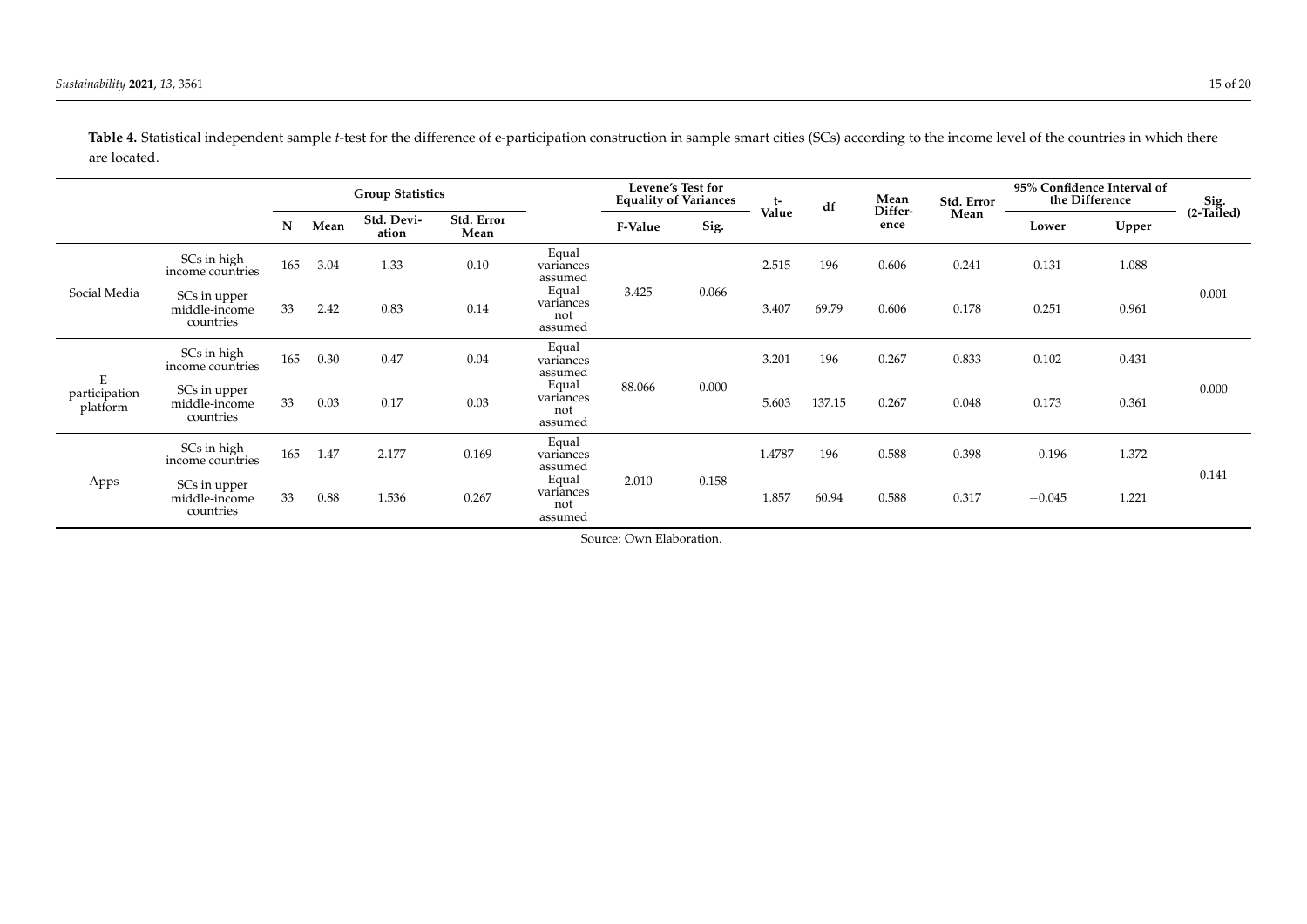### **4. Conclusions and Discussion**

This paper analyzes the different SCs construction patterns between smart cities located in developed vs. developing countries. To achieve this aim, this paper analyzed how the SC concept can be understood with a different meaning which is proved to be context dependent. Findings in a sample of SCs located in the European and Central Asian countries grouped by their economic level indicate that SCs are more frequent in developed countries than those in developing countries. In addition, SCs in high-income countries undertake the highest number of smart projects and make more e-participation tools available for citizen engagement in public decisions. These differences are statistically significant for the creation of social media profiles and e-participation platforms. Therefore, the findings show evidence of differences in SCs construction according to the income level of countries in which SCs are located and it confirms the research questions in this study.

Perhaps the difference between the SCs construction is also reflected in the meaning of the SC concept in both types of analyzed cities in this paper (those in developed vs. developing countries). The first ones have solved poverty problems of the population and seek to increase the quality of life of citizens in the way of making new technologies as the main vehicle for both connecting communities to meet the needs of governments, citizens and other stakeholders, and making innovation and knowledge the key aspects of the SC. Thus, this notion works to make a city knowable and controllable in new, more fine-grained, dynamic and interconnected ways that improve the performance and delivery of public services while supporting access and participation [\[51\]](#page-19-0).

The second ones have not yet solved the poverty problems in the city and are more focused on the urban planning field where the term "smart city" is often treated as an ideological dimension according to which being smarter entails policies and programs for targeting sustainable development, economic growth, better quality of life for their citizens, and creating happiness [\[52\]](#page-19-1). Thus, from this perspective, ICTs, in conjunction with human and social capital and wider economic policies, are used to leverage growth and manage urban development rather than to make a city smart [\[53\]](#page-19-2). Therefore, two models of SCs are used for one concept. The first one focused on a socio-technological lens and it is reliant on a technocratic and technological perspective; the second one focused on an urban planning perspective which encompasses human capital, education, economic development and governance [\[51\]](#page-19-0).

Another finding of this paper is the use of technological tools for communicating information more than for public participation. Indeed, social media tools are being used more than e-participation platforms and/or mobile application (apps) by sample SCs. Recent studies indicate that social media have been increasingly used for urban analysis and modelling, often combined with conventional and new datasets [\[54\]](#page-19-3). Nonetheless, these tools are being used as a channel of communication under the public sector management lens but not as a participative mechanism with citizens [\[55\]](#page-19-4). In this sense, the use of e-participation platforms is almost testimonial; very few cities use this channel to encourage citizen participation in public affairs.

As social media technologies could require government organizations to give up significant control over contest or over the way in which communications and relationships with stakeholders are handled [\[56\]](#page-19-5), policymakers may perceive the higher participation of citizens as a source of additional 'noise'. This could be one reason for the statistical difference found in the SCs construction patterns regarding this technological tool between SCs in high-income countries and SCs in upper middle-income countries. Also, although social media technologies could be used for improving service delivery [\[32,](#page-18-16)[57\]](#page-19-6) and political participation [\[58,](#page-19-7)[59\]](#page-19-8), our findings confirm the prior research [\[60\]](#page-19-9) and indicate that these technologies are only being used by sample smart cities for organization and as communication channels for broadcasting public services with the information provided by them, especially regarding cultural events and city news. Future research should, therefore, focus on this subject and analyze whether social media is being used for government interaction with the aim of improving citizen participation in decision-making and of improving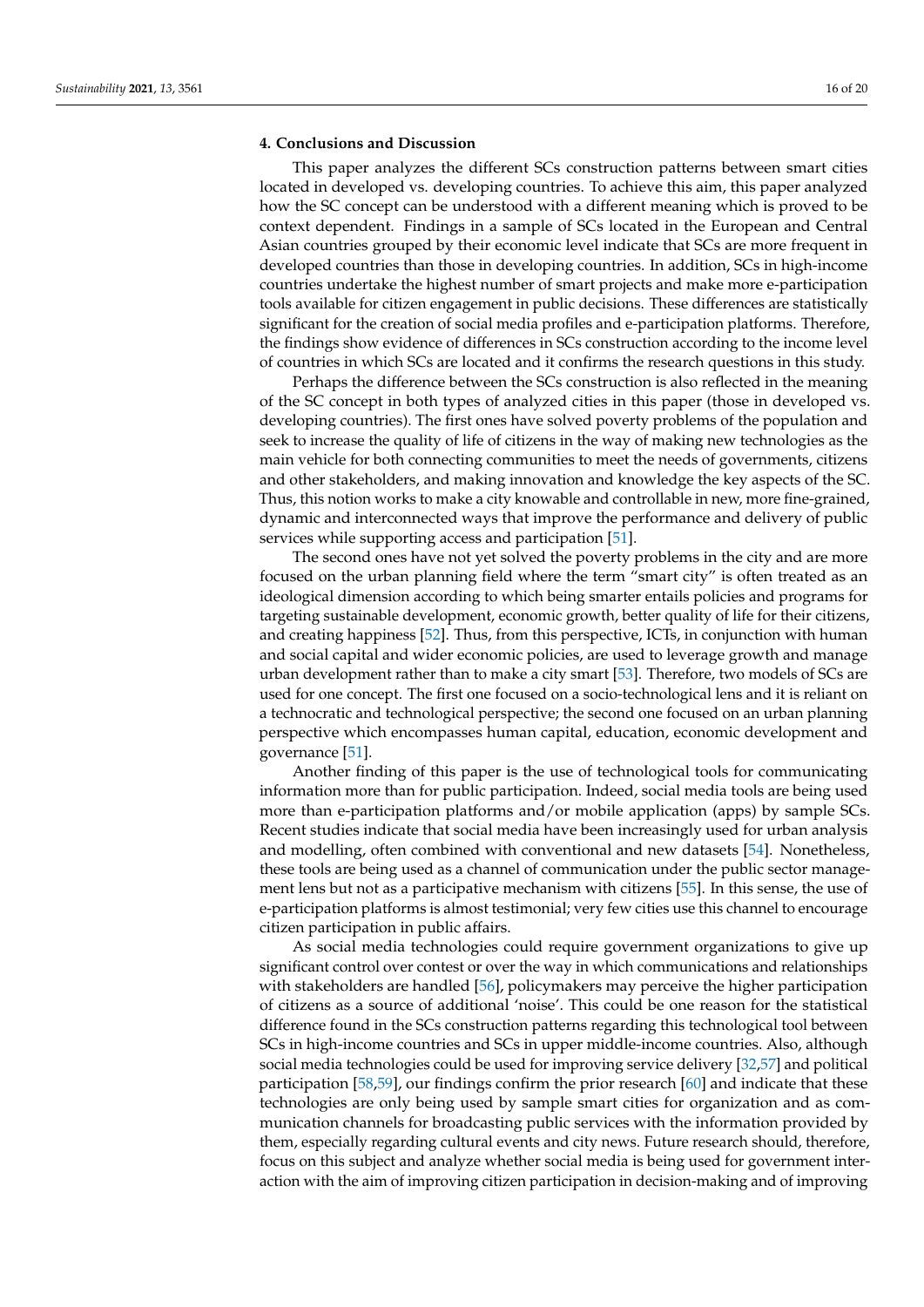collaboration among government agencies internally. Hiring specialists in managing social media technologies, such as community managers, or training employees could be relevant in this issue.

Therefore, the findings confirm that SCs located in high-income countries are usually focused on the creation of official apps addressed to manage all dimensions of the SCs, while SCs located in upper-middle income countries do not offer any official apps. This evidence confirms that large cities with a large population are trying to change the management of public services, as well as improve sustainability. Cities with high income are carrying out strategies, initiatives and projects to deal with the complex challenges of global change and sustainability. Hence, mobile apps focus on aspects of offering citizens sustainable resources for mobility.

In any case, sample SCs in high and upper middle-income countries do not offer many smart governance apps, which mainly address allowing citizen involvement in public decisions. This could be the reason why no significant differences have been found in the data of this research. In addition, a digital divide of citizens in SCs in lower-middle income countries could be produced, perhaps due to their technological infrastructure or cultural settings. Therefore, future research could analyze the impact of these technological tools on both the efficiency of local governments and democracy in order to examine better the reasons of these differences among the SCs in different contexts.

Also, the findings from the demand side show that citizens in SCs located in highincome countries usually use smart mobility and smart people apps, while citizens in SCs located in upper-middle income countries are usually using smart governance and smart living apps. These differences from the demand side confirm previous comments regarding the different settings in which SCs are working in and the different strategies that each one of them is pursuing. This way, the highest concern of citizens in SCs located in high-income countries is about mobility and education, whereas citizens in SCs located in upper-middle income countries are more concerned with e-democracy and on improving their quality of life.

Future research could undertake an e-survey and interview citizens to better explore their different uses of these apps. Also, future research could explore the cause of the devolution of power of citizens in SCs located in both lower and upper-middle income countries. For example, recent research in Indian SCs posits that although there is a consensus regarding the need for the devolution of powers to urban local bodies, the cities are caught between the directives of the central government and the strong presence of the state parastatal organization [\[61\]](#page-19-10). Perhaps this situation in developing countries may not allow the transfer of powers with the citizenry because the cities do not hold the power.

Finally, taking into account previous comments, the findings of this paper put an emphasis on the need for taking into account the differences among SCs in developed vs. developing countries when ranking or performance measurements are designed because the assessment should be tailored to the cities' particular visions and priorities for achieving their objectives, which confirms the ideas posited by Albino [\[62\]](#page-19-11). In fact, if these rankings are robust, they should be built around a shared understanding of what smart means, and due to the different challenges and responses of each city, these smartness indicators must be comparable, although sufficiently refined to take into consideration the local contest granularity of each place.

The SCs should tend to generate the virtual environment that favors effective participation in the municipalities' public affairs, perhaps through participatory budgeting initiatives. Similarly, these cities will face enormous technological challenges in the coming years, since they will have to carry out initiatives and projects that favor the implementation of emerging technologies for the provision of public services, as well as favor collaboration with citizens, all in redundancy of an improvement in the citizens' quality of life and improvement of the region's wealth. Managing and implementing these challenges may cause a greater rift between SCs in developed countries compared to cities in developing countries. To avoid this, leadership is required by international associations or organiza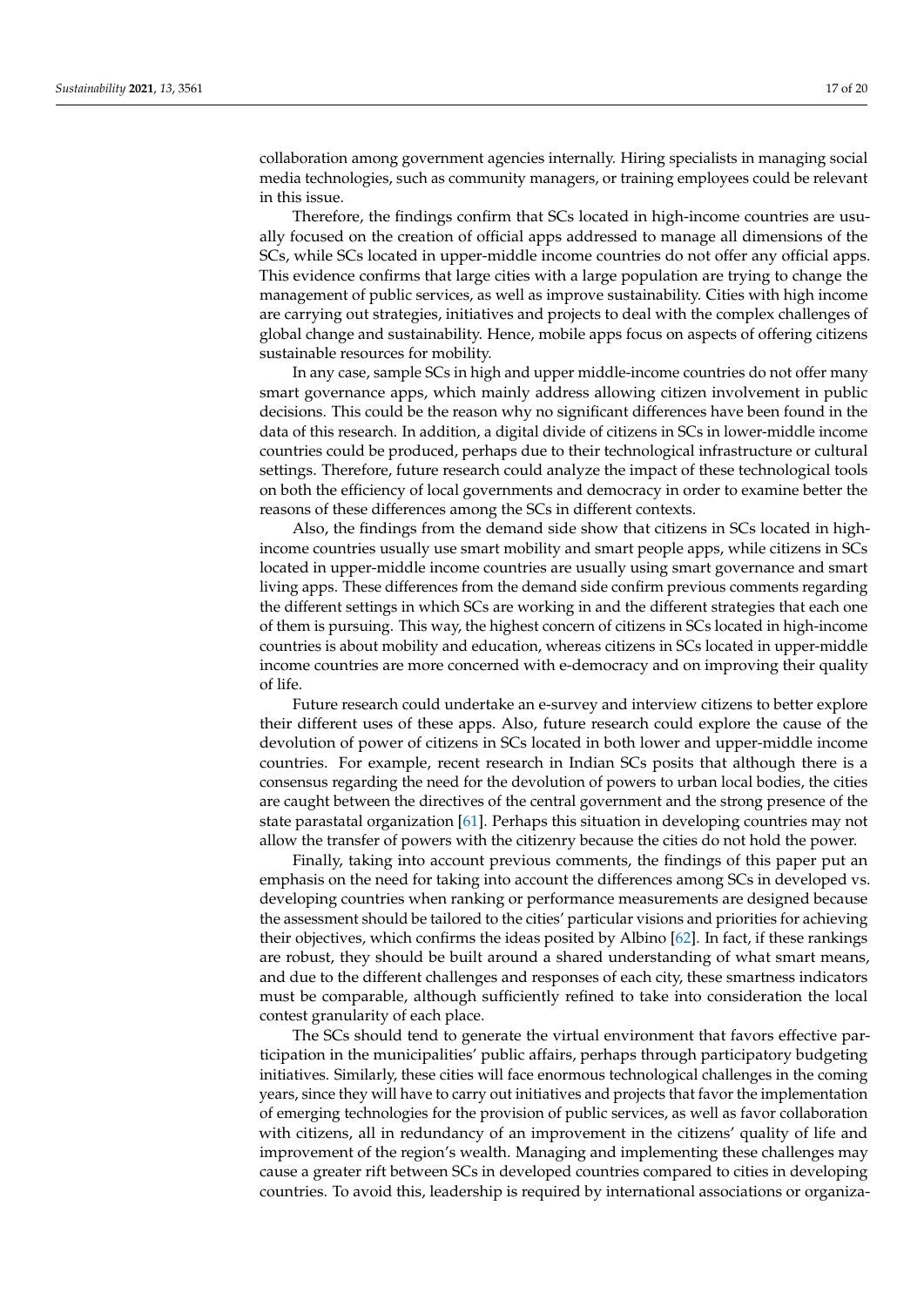tions that act as a virtual space where the experiences lived by each of the municipalities can be shared, so that a knowledge base can be created that can be extrapolated to other municipalities with fewer resources and fewer possibilities.

In conclusion, our study demonstrates differences in SCs construction which are not only shown in the different meaning that the SC concepts take on each one of the settings analyzed in this paper, but also in the use of e-participation tools that are being offered and used by the citizenry in the SCs in developed vs. developing countries. Much research is necessary in this issue and future research avenues have been identified in the paper. We encourage scholars to undertake research in this field of knowledge.

**Author Contributions:** Theoretical underpinnings, M.P.R.B.; Data curation, L.A.M.; Funding acquisition, M.P.R.B.; Investigation, L.A.M. and M.P.R.B.; Methodology, L.A.M.; Project administration, M.P.R.B.; Supervision, M.P.R.B.; Visualization, L.A.M.; Writing – original draft, L.A.M. and M.P.R.B. All authors have read and agreed to the published version of the manuscript.

**Funding:** This research was funded by the Centre of Andalusian Studies (Research proj. No. PR137/19) and Ministry of Science, Innovation and Universities (Research proj. No. RTI2018-095344-A100).

**Institutional Review Board Statement:** Not applicable.

**Informed Consent Statement:** Not applicable.

**Data Availability Statement:** Not applicable.

**Conflicts of Interest:** The authors declare no conflict of interest.

#### **References**

- <span id="page-17-0"></span>1. Crane, M.; Lloyd, S.; Haines, A.; Ding, D.; Hutchinson, E.; Belesova, K.; Davies, M.; Osrin, D.; Zimmermann, N.; Capon, A.; et al. Transforming cities for sustainability: A health perspective. *Environ. Int.* **2021**, *147*, 106366. [\[CrossRef\]](http://doi.org/10.1016/j.envint.2020.106366) [\[PubMed\]](http://www.ncbi.nlm.nih.gov/pubmed/33422969)
- <span id="page-17-1"></span>2. Sharifi, A.; Kawakubo, S.; Milovidova, A. Urban sustainability assessment tools. In *Urban Systems Design*; Elsevier: Amsterdam, The Netherlands, 2020; pp. 345–372.
- <span id="page-17-2"></span>3. Poon, L. What the UN's New Sustainable Development Goals Will (and Won't) Do for Cities. Available online: [https://www.](https://www.bloomberg.com/news/articles/2015-09-29/what-the-un-s-new-sustainable-development-goals-will-and-won-t-do-for-cities.) [bloomberg.com/news/articles/2015-09-29/what-the-un-s-new-sustainable-development-goals-will-and-won-t-do-for-cities.](https://www.bloomberg.com/news/articles/2015-09-29/what-the-un-s-new-sustainable-development-goals-will-and-won-t-do-for-cities.) (accessed on 21 March 2021).
- <span id="page-17-3"></span>4. Manville, C.; Cochrane, G.; Gave, J.; Millard, J.; Pederson, J.K.; Thaarup, R.K.; Liebe, A.; Wissner, M.; Massink, R.; Kotterink, B. *Mapping Smart Cities in the EU*; European Parliament: Brussels, Belgium, 2014.
- <span id="page-17-4"></span>5. Delgosha, M.S.; Hajiheydari, N.; Saheb, T. The configurational impact of digital transformation on sustainability: A country-level perspective. In Proceedings of the 28th European Conference on Information Systems (ECIS2020), Marrakech, Morocco, 15–17 June 2020.
- <span id="page-17-5"></span>6. Ahvenniemi, H.; Huovila, A.; Pinto-Seppä, I.; Airaksinen, M. What are the differences between sustainable and smart cities? *Cities* **2017**, *60*, 234–245. [\[CrossRef\]](http://doi.org/10.1016/j.cities.2016.09.009)
- <span id="page-17-6"></span>7. Yigitcanlar, T.; Kamruzzaman, M.; Buys, L.; Ioppolo, G.; Sabatini-Marques, J.; da Costa, E.M.; Yun, J.J. Understanding 'smart cities': Intertwining development drivers with desired outcomes in a multidimensional framework. *Cities* **2018**, *81*, 145–160. [\[CrossRef\]](http://doi.org/10.1016/j.cities.2018.04.003)
- <span id="page-17-7"></span>8. Monfaredzadeh, T.; Krueger, R. Investigating Social Factors of Sustainability in a Smart City. *Procedia Eng.* **2015**, *118*, 1112–1118. [\[CrossRef\]](http://doi.org/10.1016/j.proeng.2015.08.452)
- <span id="page-17-8"></span>9. Leem, Y.; Han, H.; Lee, S.H. Sejong Smart City: On the Road to Be a City of the Future. In *Lecture Notes in Geoinformation and Cartography*; Springer International Publishing: New York, NY, USA, 2019; pp. 17–33.
- <span id="page-17-9"></span>10. Bifulco, F.; Tregua, M.; Amitrano, C.C.; D'Auria, A. ICT and sustainability in smart cities management. *Int. J. Public Sect. Manag.* **2016**, *29*, 132–147. [\[CrossRef\]](http://doi.org/10.1108/IJPSM-07-2015-0132)
- <span id="page-17-10"></span>11. Romanelli, M. Analysing the role of information technology towards sustainable cities living. *Kybernetes* **2020**, *49*, 2037–2052. [\[CrossRef\]](http://doi.org/10.1108/K-07-2019-0516)
- <span id="page-17-11"></span>12. Lombardi, P.; Giordano, S.; Farouh, H.; Yousef, W. Modelling the smart city performance. *Innov. Eur. J. Soc. Sci. Res.* **2012**, *25*, 137–149. [\[CrossRef\]](http://doi.org/10.1080/13511610.2012.660325)
- <span id="page-17-12"></span>13. Mehta, S.; Yadav, K.K. Planning for a Smart City with a Human Face in Developing India. *Int. J. Sustain. Land Use Urban Plan.* **2016**, *3*, 13–20. [\[CrossRef\]](http://doi.org/10.24102/ijslup.v3i2.708)
- <span id="page-17-13"></span>14. Kitchin, R. Making sense of smart cities: Addressing present shortcomings. *Camb. J. Reg. Econ. Soc.* **2014**, *8*, 131–136. [\[CrossRef\]](http://doi.org/10.1093/cjres/rsu027)
- <span id="page-17-14"></span>15. Mishra, A.P.; Sen, A.; Kumar, A. Exploring Potentials and Challenges in Making Smart Cities in India: A Case Study of Allahabad City, Uttar Pradesh. In *Neo-liberalism and the Architecture of the Post Professional Era*; Springer International Publishing: New York, NY, USA, 2017; Volume 12, pp. 123–142.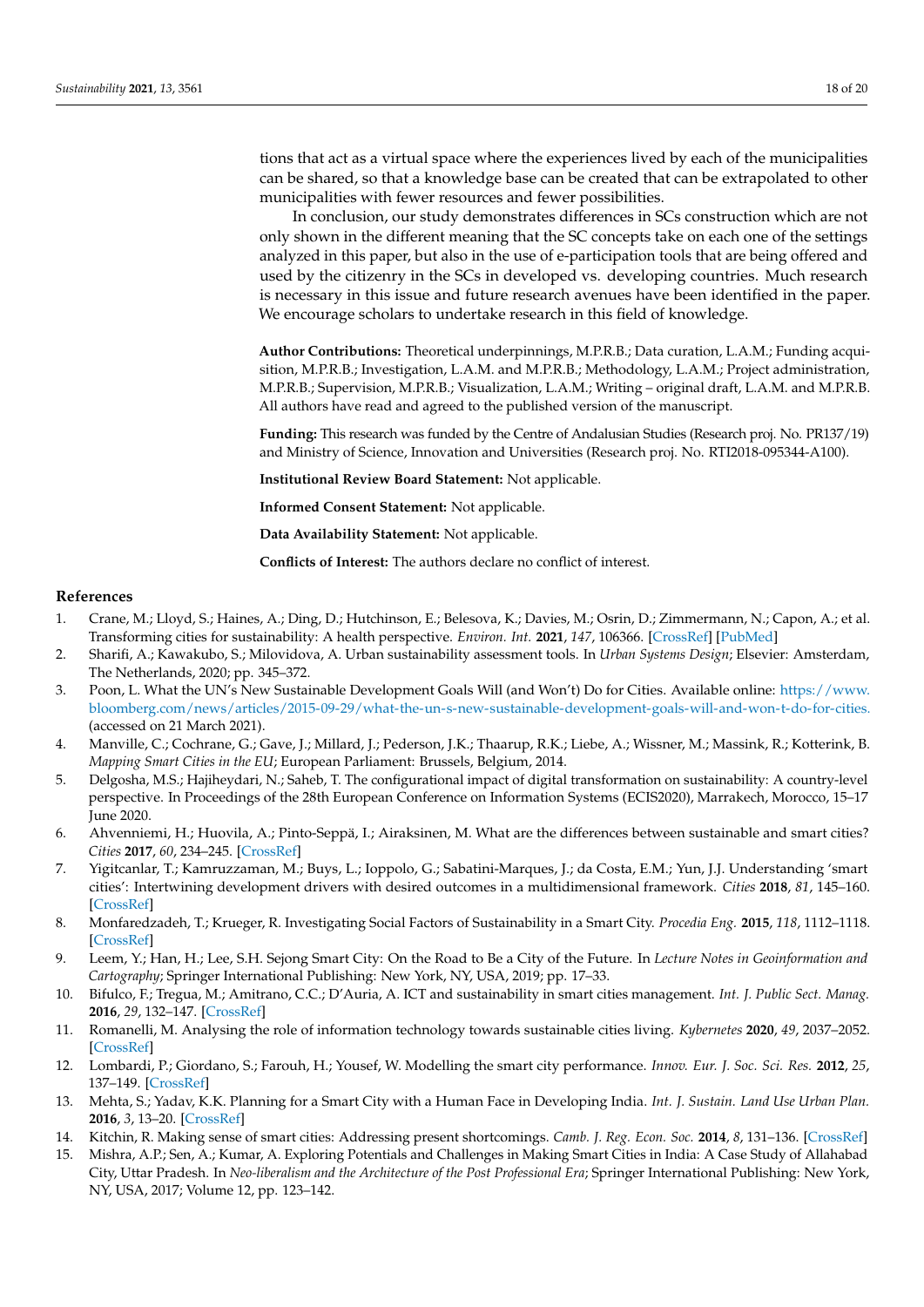- <span id="page-18-0"></span>16. Ahad, M.A.; Paiva, S.; Tripathi, G.; Feroz, N. Enabling technologies and sustainable smart cities. *Sustain. Cities Soc.* **2020**, *61*, 102301. [\[CrossRef\]](http://doi.org/10.1016/j.scs.2020.102301)
- <span id="page-18-1"></span>17. Liyanagunawardena, T.R.; Williams, S.; Adams, A.A. The impact and reach of MOOCs: A developing countries' perspectives. *eLearn. Pap.* **2014**, 38–46. Available online: [http://centaur.reading.ac.uk/38250/1/ELearning\\_2014\\_SpecialEdition-](http://centaur.reading.ac.uk/38250/1/ELearning_2014_SpecialEdition-ImpactAndReachofMOOCs.pdf)[ImpactAndReachofMOOCs.pdf](http://centaur.reading.ac.uk/38250/1/ELearning_2014_SpecialEdition-ImpactAndReachofMOOCs.pdf) (accessed on 21 March 2021).
- <span id="page-18-2"></span>18. Batty, M.; Axhausen, K.W.; Giannotti, F.; Pozdnoukhov, A.; Bazzani, A.; Wachowicz, M.; Ouzounis, G.; Portugali, Y. Smart cities of the future. *Eur. Phys. J. Spéc. Top.* **2012**, *214*, 481–518. [\[CrossRef\]](http://doi.org/10.1140/epjst/e2012-01703-3)
- <span id="page-18-3"></span>19. Deakin, M. Intelligent cities as smart providers: CoPs as organizations for developing integrated models of eGovernment Services. *Innov. Eur. J. Soc. Sci. Res.* **2012**, *25*, 115–135. [\[CrossRef\]](http://doi.org/10.1080/13511610.2012.660324)
- <span id="page-18-4"></span>20. Pinnegar, S.; Marceau, J.; Randolph, B. Innovation for a carbon constrained city: Challenges for the built environment industry. *Innovation* **2008**, *10*, 303–315. [\[CrossRef\]](http://doi.org/10.5172/impp.453.10.2-3.303)
- <span id="page-18-5"></span>21. Preissl, B.; Mueller, J. *Governance of Communication Networks: Connecting Societies and Markets with IT*; Physica-Verlag: Heidelberg, Germany, 2006.
- <span id="page-18-6"></span>22. Bolívar, M.P.R. Characterizing the Role of Governments in Smart Cities: A Literature Review. In *Public Administration and Information Technology*; J.B. Metzler: Stuttgart, Germany, 2015; pp. 49–71.
- <span id="page-18-7"></span>23. Zubizarreta, I.; Seravalli, A.; Arrizabalaga, S. Smart City Concept: What It Is and What It Should Be. *J. Urban Plan. Dev.* **2016**, *142*, 04015005. [\[CrossRef\]](http://doi.org/10.1061/(ASCE)UP.1943-5444.0000282)
- <span id="page-18-8"></span>24. Liu, D.; Huang, R.; Wosinski, M. *Smart Learning in Smart Cities*; Springer International Publishing: New York, NY, USA, 2017.
- <span id="page-18-9"></span>25. Neirotti, P.; De Marco, A.; Cagliano, A.C.; Mangano, G.; Scorrano, F. Current trends in Smart City initiatives: Some stylised facts. *Cities* **2014**, *38*, 25–36. [\[CrossRef\]](http://doi.org/10.1016/j.cities.2013.12.010)
- <span id="page-18-10"></span>26. Gil, O.; Cortés-Cediel, M.E.; Cantador, I. Citizen Participation and the Rise of Digital Media Platforms in Smart Governance and Smart Cities. *Int. J. E-Planning Res.* **2019**, *8*, 19–34. [\[CrossRef\]](http://doi.org/10.4018/IJEPR.2019010102)
- <span id="page-18-11"></span>27. Han, H.; Hawken, S. Introduction: Innovation and identity in next-generation smart cities. *City, Cult. Soc.* **2018**, *12*, 1–4. [\[CrossRef\]](http://doi.org/10.1016/j.ccs.2017.12.003)
- <span id="page-18-12"></span>28. Bolívar, M.P.R.; Muñoz, L.A. *E-Participation in Smart Cities: Technologies and Models of Governance for Citizen Engagement*; Springer International Publishing: New York, NY, USA, 2019.
- <span id="page-18-13"></span>29. Granier, B.; Kudo, H. How are citizens involved in smart cities? Analysing citizen participation in Japanese Smart Communities. *Inf. Polity* **2016**, *21*, 61–76. [\[CrossRef\]](http://doi.org/10.3233/IP-150367)
- <span id="page-18-14"></span>30. Bolívar, M.P.R. In the search for the 'Smart' Source of the Perception of Quality of Life in European Smart Cities. In Proceedings of the 52nd Hawaii International Conference on System Sciences, Honolulu, HI, USA, 8 January 2019.
- <span id="page-18-15"></span>31. Alam, T.; Khan, M.A.; Gharaibeh, N.K.; Gharaibeh, M.K. Big Data for Smart Cities: A Case Study of NEOM City, Saudi Arabia. In *Environmental Control for Ensuring Cities Safety*; Springer International Publishing: New York, NY, USA, 2021; pp. 215–230.
- <span id="page-18-16"></span>32. OECD. *The Call for Innovative and Open Government: An Overview of Country Initiatives*; OECD Publishing: Paris, France, 2011.
- <span id="page-18-17"></span>33. Martin, C.J.; Evans, J.; Karvonen, A. Smart and sustainable? Five tensions in the visions and practices of the smart-sustainable city in Europe and North America. *Technol. Forecast. Soc. Chang.* **2018**, *133*, 269–278. [\[CrossRef\]](http://doi.org/10.1016/j.techfore.2018.01.005)
- <span id="page-18-18"></span>34. Treude, M. Sustainable Smart City: Opening a Black Box. *Sustain. J. Rec.* **2021**, *13*, 769. [\[CrossRef\]](http://doi.org/10.3390/su13020769)
- <span id="page-18-19"></span>35. Jiang, H.; Geertman, S.; Witte, P. Comparing Smart Governance Projects in China: A Contextual Approach. In *Lecture Notes in Geoinformation and Cartography*; Springer International Publishing: New York, NY, USA, 2019; pp. 99–114.
- <span id="page-18-20"></span>36. Weisi, F.U.; Ping, P.E.N. A discussion on smart city management based on meta-synthesis method. *Manag. Sci. Eng.* **2014**, *8*, 73.
- <span id="page-18-21"></span>37. Popescu, G.H. The economic value of Smart City technology. *Eco. Manag. Financ. Mark.* **2015**, *10*, 76–82.
- <span id="page-18-22"></span>38. Angelidou, M. Smart cities: A conjuncture of four forces. *Cities* **2015**, *47*, 95–106. [\[CrossRef\]](http://doi.org/10.1016/j.cities.2015.05.004)
- <span id="page-18-23"></span>39. Toli, A.M.; Murtagh, N. The Concept of Sustainability in Smart City Definitions. *Front. Built Environ.* **2020**, *6*, 77. [\[CrossRef\]](http://doi.org/10.3389/fbuil.2020.00077)
- <span id="page-18-24"></span>40. Bolívar, M.P.R. Governance Models and Outcomes to Foster Public Value Creation in Smart Cities. In Proceedings of the 18th Annual International Conference on Supercomputing, Saint Malo, France, 26 April 2017.
- <span id="page-18-25"></span>41. Datta, A. New urban utopias of postcolonial India: Entrepreneurial urbanization in Dholera smart city, Gujarat. *Dialog. Hum. Geogr.* **2015**, *5*, 3–22. [\[CrossRef\]](http://doi.org/10.1177/2043820614565748)
- <span id="page-18-26"></span>42. Eurostat. *Urban Europe: Statistics on Cities, Towns and Suburbs*; Publications office of the European Union: Luxembourg, 2016.
- <span id="page-18-27"></span>43. World Bank. *Atlas of Sustainable Development Goals 2020. From World Development Indicators*; World Bank: Washington, DC, USA, 2020.
- <span id="page-18-28"></span>44. Sivarajah, U.; Irani, Z.; Weerakkody, V. Evaluating the use and impact of Web 2.0 technologies in local government. *Gov. Inf. Q.* **2015**, *32*, 473–487. [\[CrossRef\]](http://doi.org/10.1016/j.giq.2015.06.004)
- <span id="page-18-29"></span>45. De Reuver, M.; Stein, S.; Hampe, J.F. From eParticipation to mobile participation: Designing a service platform and business model for mobile participation. *Inf. Polity* **2013**, *18*, 57–73. [\[CrossRef\]](http://doi.org/10.3233/IP-2012-0276)
- <span id="page-18-30"></span>46. Wilks, S.S. *Mathematical Statistics*; John Wile & Sons, Inc.: New York, NY, USA, 1962.
- 47. Rohatgi, V.K. *Theory and Mathematical Statistics*; John Wile & Sons, Inc.: New York, NY, USA, 1976.
- 48. Cohen, B.H.; Lea, R.B. *Essentials of Statistics for the Social and Behavioral Sciences*; John Wiley & Sons, Inc.: Hoboken, NJ, USA, 2004; Volume 3.
- <span id="page-18-31"></span>49. Lehmann, E.L.; Romano, J.P. *Testing Statistical Hypotheses*, 3rd ed.; Springer International Publishing: New York, NY, USA, 2005.
- <span id="page-18-32"></span>50. Glass, G.V.; Peckham, P.D.; Sanders, J.R. Consequences of Failure to Meet Assumptions Underlying the Fixed Effects Analyses of Variance and Covariance. *Rev. Educ. Res.* **1972**, *42*, 237–288. [\[CrossRef\]](http://doi.org/10.3102/00346543042003237)